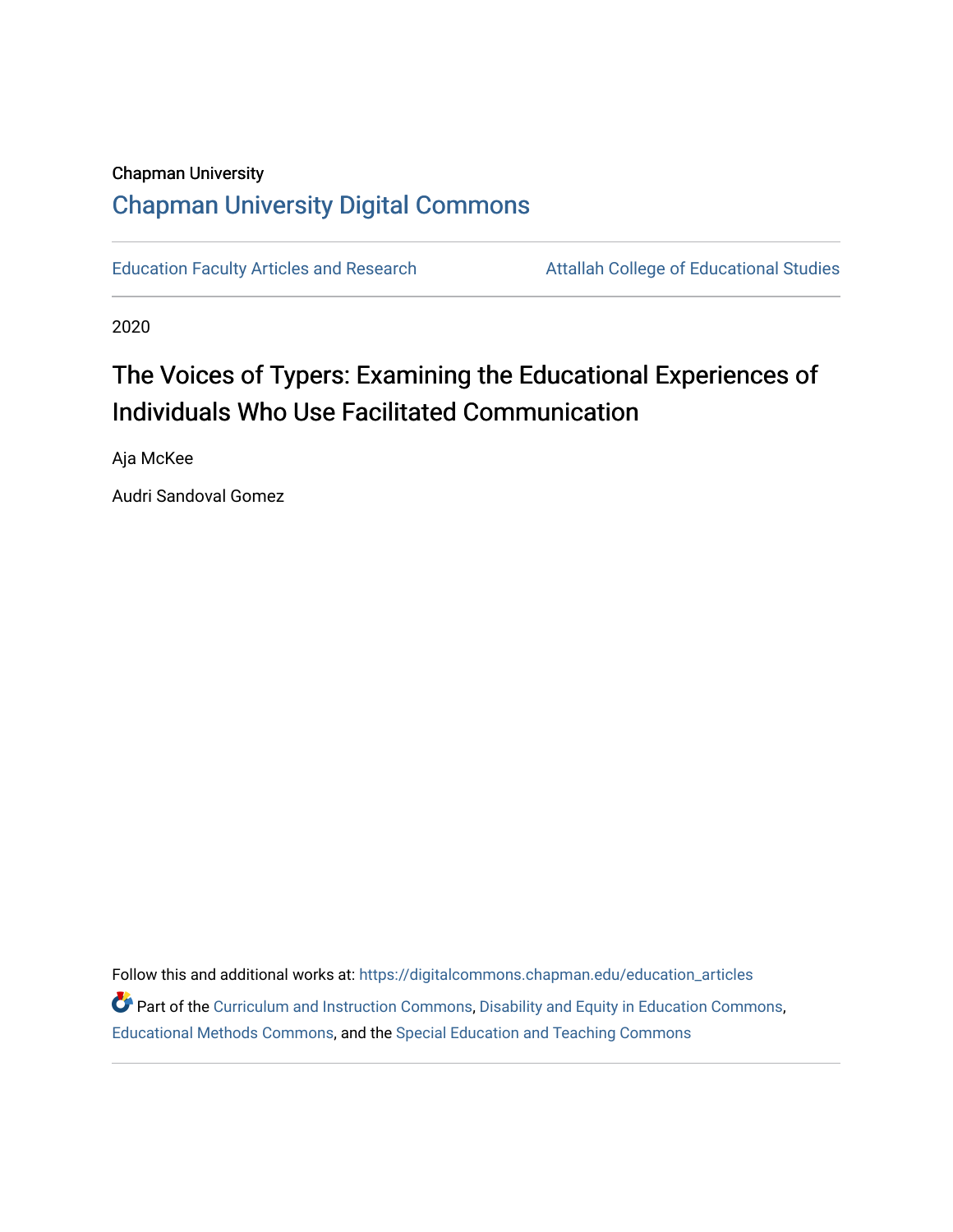# The Voices of Typers: Examining the Educational Experiences of Individuals Who Use Facilitated Communication

## **Comments**

This article was originally published in Disability Studies Quarterly, volume 40, issue 4, in 2020. <https://doi.org/10.18061/dsq.v40i4.6981>

### Creative Commons License



This work is licensed under a [Creative Commons Attribution 4.0 License](https://creativecommons.org/licenses/by/4.0/).

Copyright The authors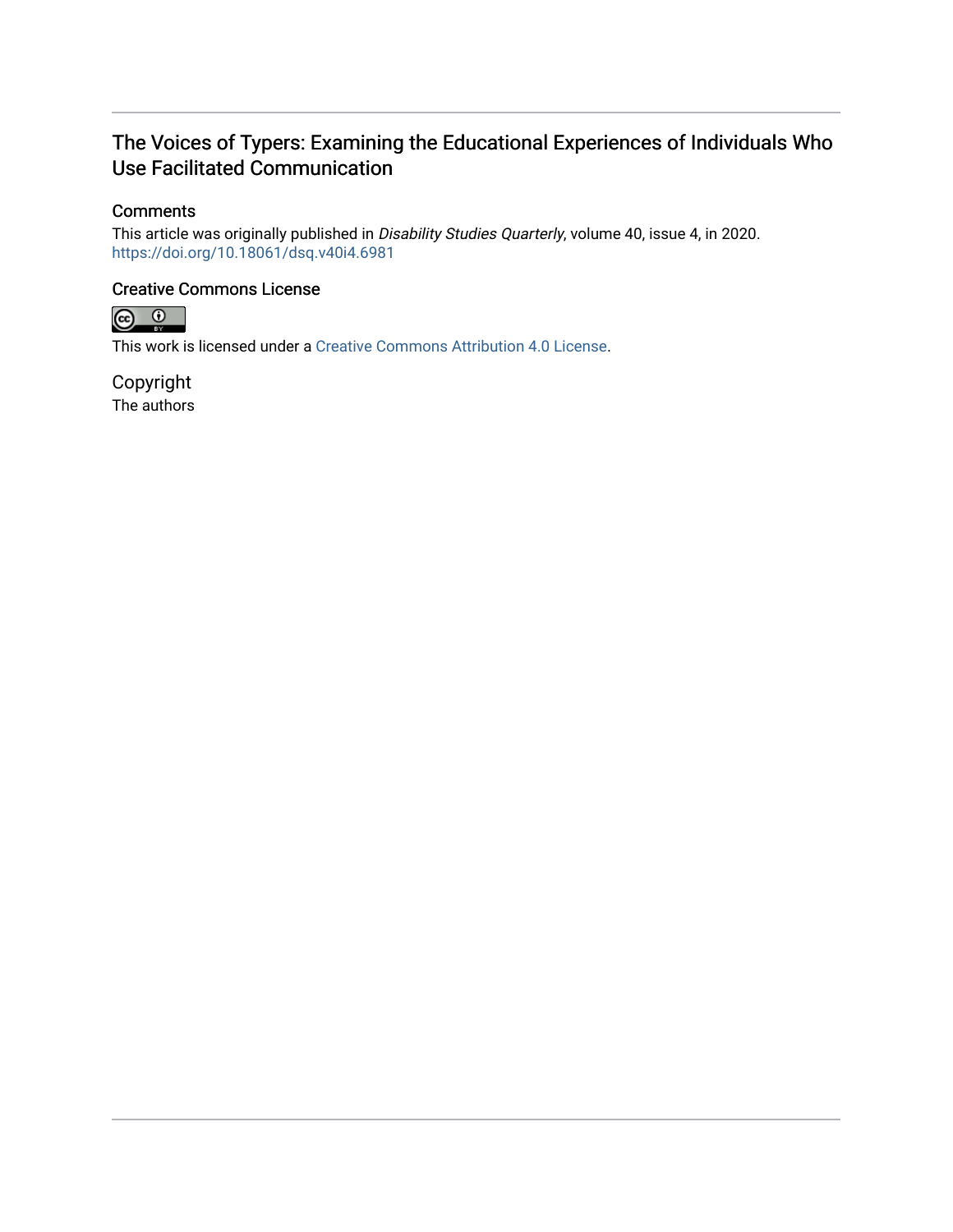# **The Voices of Typers: Examining the Educational Experiences of Individuals Who Use Facilitated Communication Aja McKee California State University, Fullerton Email: [amckee@fullerton.edu](mailto:amckee@fullerton.edu) Audri Sandoval Gomez Chapman University Email: [agomez@chapman.edu](mailto:agomez@chapman.edu)**

# **Keywords:**

autism, teaching, supported typing, facilitated communication

## Abstract

As the number of students with autism grows, professionals must find ways to understand how to best educate this student population. Although current research addresses teaching students with autism, studies on educating autistic students with limited or unreliable verbal speech is nominal. In this qualitative study, interviews with eight autistics who type using the method facilitated communication are analyzed in relation to their educational experiences. The study resulted in a number of key findings that play significant roles in the participants' educational experiences, including (a) the notion of disability hierarchy and the presumption of competence, (b) the importance of building relationships and the perceptions of friendship, (c) developing a sensory friendly environment, and (d) understanding behavior and body movement. Results suggest that the educational needs of these students must be reexamined. Teachers must establish a deeper understanding of the disability and develop innovative practices to best meet the needs of autistic students with limited or unreliable verbal speech in their classrooms.

Oftentimes students with disabilities are limited in their educational opportunities. There are minimal firsthand accounts from autistics with limited or unreliable verbal speech, about their education (Ashby, 2011; Ashby & Causton-Theoharis, 2012; Biklen & Burke, 2006; Kasa-Hendrickson, Broderick, & Hanson, 2009). By asking autistics who type to communicate about their time in school, educators can better learn how to teach and support this student population. Individuals with autism who have limited or unreliable verbal speech are often considered lowfunctioning (Hartley & Allen, 2015; McGonigle-Chalmers, Alderson-Day, Fleming, & Monsen, 2013) and placed in special education self-contained classrooms, further marginalizing them from their able-bodied peers, as well as their speaking autistic counterparts. Over the past several decades, some educators have persisted in their belief that there are benefits to placing students with disabilities in segregated classrooms (Chesley & Calaluce, 1997; Fuchs & Fuchs, 1995; Kauffman, Bantz, & McCullough, 2002; Locke, Ishijima, Kasari, & London, 2010); however, self-contained classrooms may not deliver desired outcomes (Causton-Theoharis, Theoharis, Cosier, & Orsati, 2011; Danforth, 2014; Jones & Hensley, 2012). In addition to the dismal consequences of labeling and separating students based on perceived severity of disability, educators often do not ask students about their educational experiences. One way to do this is to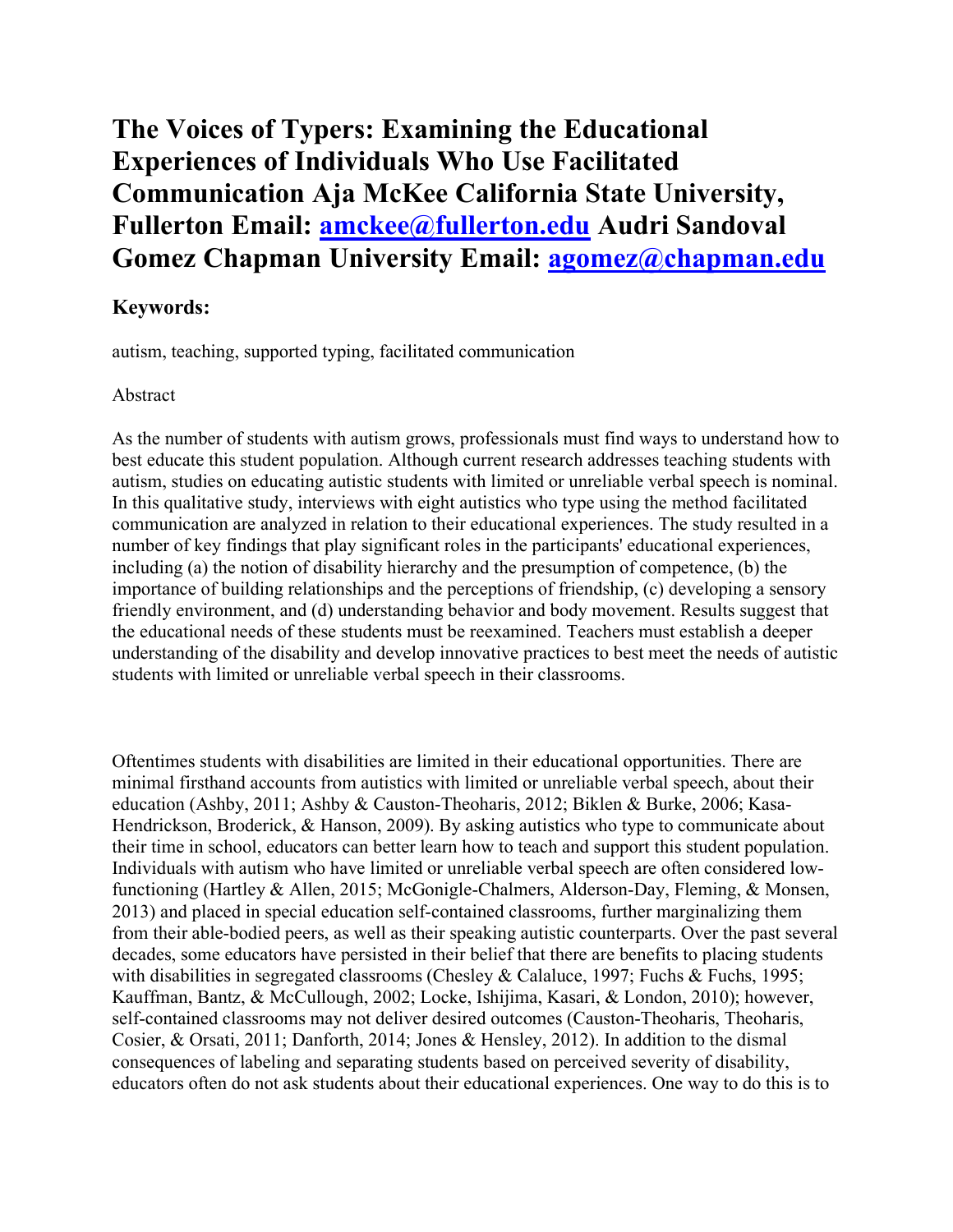conduct research with individuals who use the controversial method of facilitated communication (FC) to communicate.

Facilitated communication is an aided communication system, as it utilizes the users' body and tools/equipment, such as a letter board, keyboard, or internetwork operating system (iOS). In the simplest terms, FC is an alternative approach to communication. This method involves providing physical, communicative, and emotional support to individuals with a developmental delay who have severe speech difficulties (Crossley, 1994). Individuals with a variety of disabilities have used FC, including individuals with cerebral palsy, autism, Down syndrome, and head injury. Facilitated communication is mediated communication, meaning that a tool (the facilitator in this case) is used between the individual with the communicative intent and the receiver (listener or conversational partner) (Stock, 2011). Stock (2011) provided examples of other forms of mediated communication such as writing utensils or a cell phone.

In FC, a trained facilitator provides varying levels of support to the individual with the disability so the individual can communicate via typing on a keyboard or letter board. Although the facilitator is able to stabilize the typers' movements, if needed, the facilitator should not lead the individual (Crossly, 1994; Cardinal & Falvey, 2015).

Originally known as facilitated communication training (Crossley, 1994), this method has also been referred to as supported communication (Whittier Area Parents' Association for the Developmentally Handicapped, n.d.), and supported typing (Cardinal & Falvey, 2015; Institute on Communication and Inclusion, 2000; Lilienfeld, Marshall, Todd, & Shane 2014). While the terminology of the method has varied throughout the years, the definition of the method has been relatively stable over time and is best captured by Crossley (1994). Further, the objective of FC has stayed the same. This communicative method aims to build the level of independence of the user with the intention that the user will be nearly or completely independent at some point in time (Crossley, 1994). Several accounts of FC have demonstrated independent typing (Ashby & Causton-Theoharis, 2012; Biklen & Burke, 2006; Kasa-Hendrickson, Broderick, and Hanson, 2009). Although independence is the intent, it does not necessarily happen in every situation.

Decades of debate examining whether FC truly represents the "voices" of the typers, or instead relays a message from the facilitator, demonstrate how divided the special education field is over this unique method of communication (Agran, 2014). As the debate over the authorship of messages (Ashby, 2011; Cabay, 1994; Schlosser et al., 2014; Stock, 2011; Von Tetzchner, 2012), abuse allegations (Boynton, 2012; Todd, 2012; Von Tetzchner, 2012), and the presumption of competence of individuals with disabilities (Biklen & Burke, 2006; Donnellan, 1984) persists, educators continue to deny this avenue of communication for individuals who may have tried other avenues unsuccessfully. Yet, the controversy behind FC has not completely halted its use (Ashby, 2011; Ashby & Causton-Theoharis, 2012; Kasa-Hendrickson et al., 2009).

# **Literature Review**

The American Speech-Hearing-Language Association (ASHA) argues that all individuals have a right to communicate and should have access to augmentative and alternative communication (AAC) (Brady et al., 2016). Communicating to the fullest extent possible will be different for all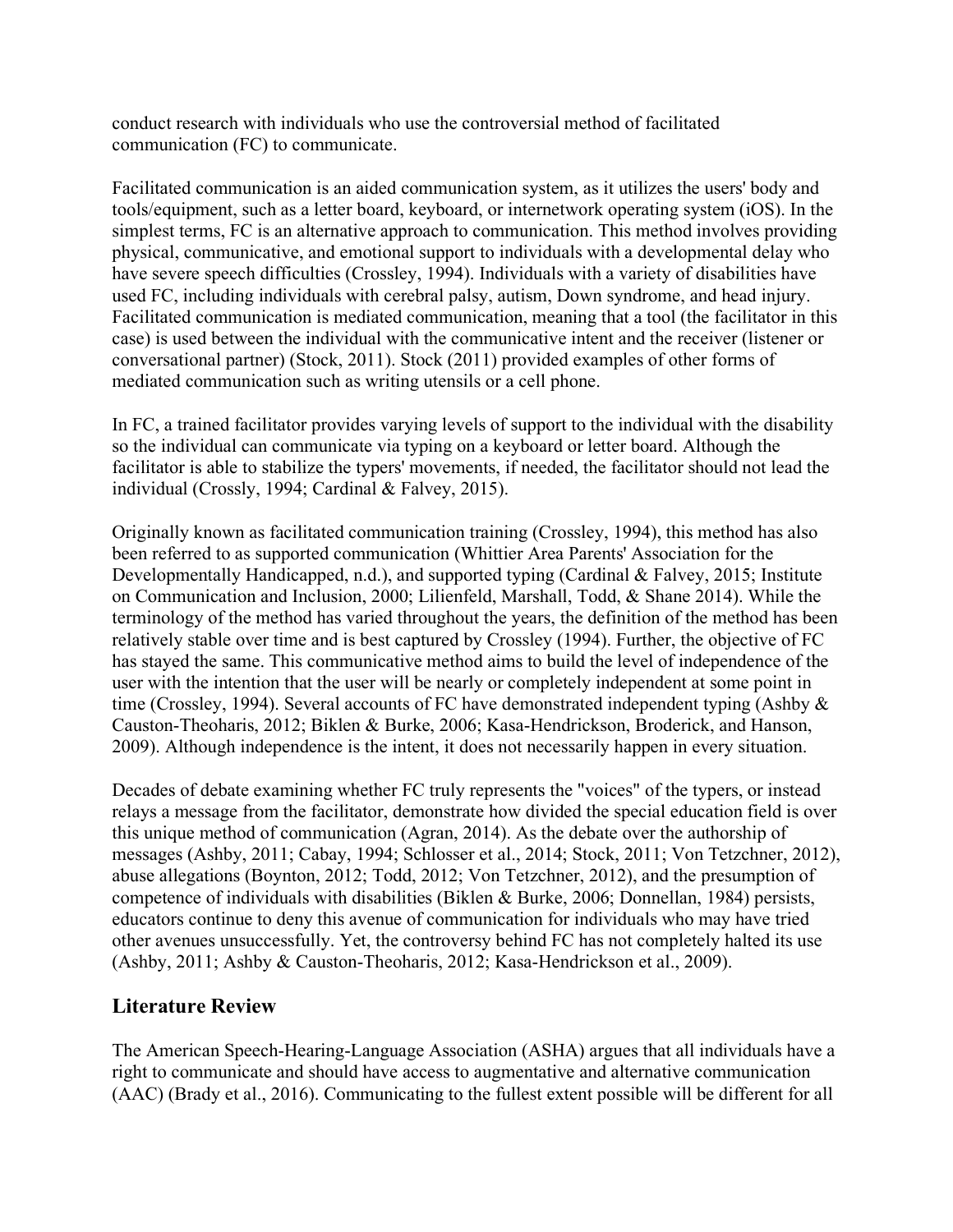individuals, based upon need, therefore, AAC takes on various designs. In this way, FC is like other AAC in which the users' body and equipment is utilized. However, what makes FC unlike other AAC is the longstanding history and controversy surrounding the method (Agran, 2014; Cardinal & Falvey, 2015; Mostert, 2014).

Various forms of AAC include unaided and aided communication systems (Beukelman & Mirenda, 2013). Unaided communication systems include communication which solely relies on the users' body. Examples of this may include gestures or sign language. Aided communication systems include a combination of the users' body and tools. There is a spectrum of tools the user may require, ranging from pencil and paper, to a communication board where an individual points to a visual icon, to a device by which an individual types on a keyboard to spell words and the device generates voice output (Beukelman & Mirenda, 2013). The American Speech-Language-Hearing Association describes AAC as:

an area of clinical practice that addresses the needs of individuals with significant and complex communication disorders characterized by impairments in speech-language production and/or comprehension, including spoken and written modes of communication. AAC uses a variety of techniques and tools, including picture communication boards, line drawings, speech-generating devices (SGDs), tangible objects, manual signs, gestures, and finger spelling, to help the individual express thoughts, wants and needs, feelings, and ideas. AAC is augmentative when used to supplement existing speech, and alternative when used in place of speech that is absent or not functional. AAC may be temporary, as when used by patients postoperatively in intensive care, or permanent, as when used by an individual who will require the use of some form of AAC throughout his or her lifetime (American Speech-Hearing-Language Association, 1997- 2020).

Light & McNaughton (2014) posited that the AAC field has changed over the past several decades and in order to meet the growing population of individuals with complex communication needs several issues must be addressed. While these issues are not unique to education specifically, they shed insight on the need for educational professionals to be wellversed in matters of AAC. Due to technological advances and access to AAC, along with the evidence-based benefits, more individuals are using AAC devices than ever before (Light & McNaughton, 2012). Educational professionals must (a) understand the changing demographics of the AAC using population, (b) discern AAC users' breadth of need, (c) address changes to AAC systems, and (d) recognize the transformation of AAC users' expectations (Light & McNaughton, 2014).

Downing and Chen (2015) discussed taking each students' unique needs into consideration when exploring AAC. Each individual has a current way of communicating whether that be an "identifiable and understandable form of communication" (Downing and Falvey, 2015, p. 5) or whether the communication is difficult for the receiver to ascertain. When that communicative attempt is unidentifiable to others, or misunderstood, a students' needs may go unmet. That is one reason that finding a way to effectively communicate is crucial.

In addition, ensuring that students have a responsive communication partner is necessary. "Promoting effective communication with a student who has severe disabilities requires that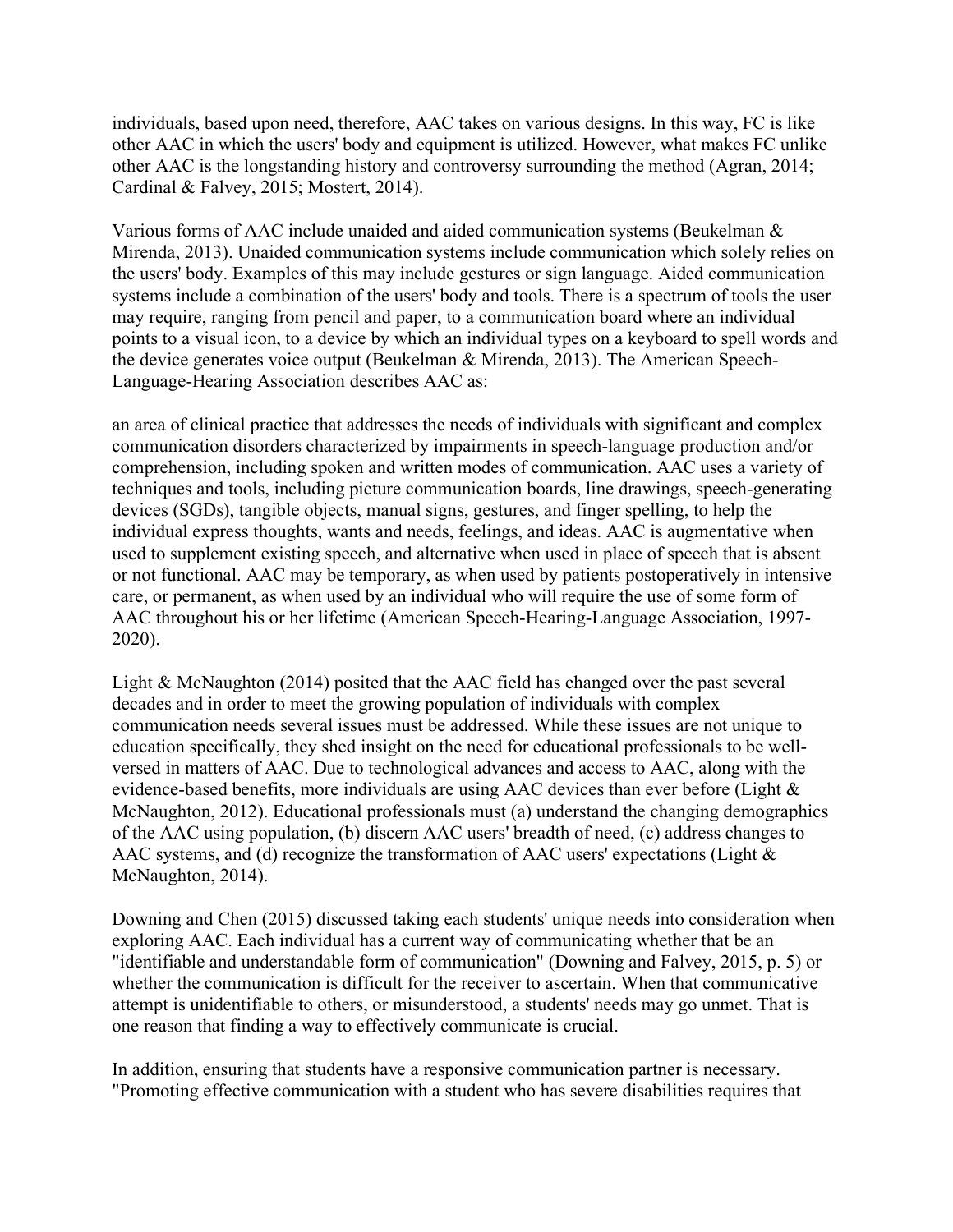communication partners interpret and identify the student's communication behaviors, create and identify opportunities for communication, and facilitates the student's interactions" (Downing & Chen, 2015, p. 108). Downing and Chen (2015) provided suggestions on how to be a responsive communication partner which include, (a) being physically close to the child, (b) using eye or physical contact, (c) setting the expectation of response and providing a wait time for the response, (d) accepting however the child can respond, and (e) expanding on the method or technique the child uses to communicate.

Further, the ability to effectively communicate opens the door to educational opportunities such as having access to the least restrictive environment (LRE) in school settings. Educators must comprehend law that sanctions LRE, as well as understand how to provide supports and services in that environment. IDEA states that

to the maximum extent appropriate, children with disabilities, including children in public or private institutions or other care facilities, are educated with children who are not disabled, and special classes, separate schooling, or other removal of children with disabilities from the regular educational environment occurs only when the nature or severity of the disability of a child is such that education in the regular classes with the use of supplementary aids and services cannot be achieved satisfactorily. 20 U.S.C. '1412(a)(5)(A).

This mandate explaining LRE is significant because it sheds insight on the continuum of services that must be exhausted prior to making a more restrictive recommendation. When examining the continuum of services, the use of supplementary aids and services must be attempted prior to a move to a self-contained placement, and AAC is one type of supplementary aid. The recommendation for educators to be part of the AAC process for their students is supported throughout the literature (Binger et al., 2012; Costigan & Light, 2010; Downing, Hanreddy, & Peckham-Hardin, 2015; Light & Drager, 2007; Light & McNaughton, 2012; 2014; Soto & Zangari, 2009), from initial assessment, to staff training, to implementation across environments.

The purpose of this Institutional Review Board (IRB) approved study was to examine the educational experiences of eight autistic adults who use FC to communicate. These adults spent time in United States (U.S.) educational institutions and were considered to have limited or unreliable verbal speech sometime during their school career. Interviewing the participants provided insight into their educational experiences and helped the researchers discern if the use of FC contributed to or altered the individuals' experiences. The results aim to inform educators in several ways, including how to better understand the needs of their autistic students with limited or unreliable verbal speech, the impact that perceived severity of disability plays in placement and educational opportunities, and how the education field may move forward in including autistic students who type in general education settings (Allan & Slee, 2008; Danforth, 2014).

# **Methodology**

This qualitative phenomenological study encompassed semi-structured interviews to examine the experience of individuals and their educational events (Van Manen, 1990). The process of phenomenology is not an examination of why something happened, but instead asks participants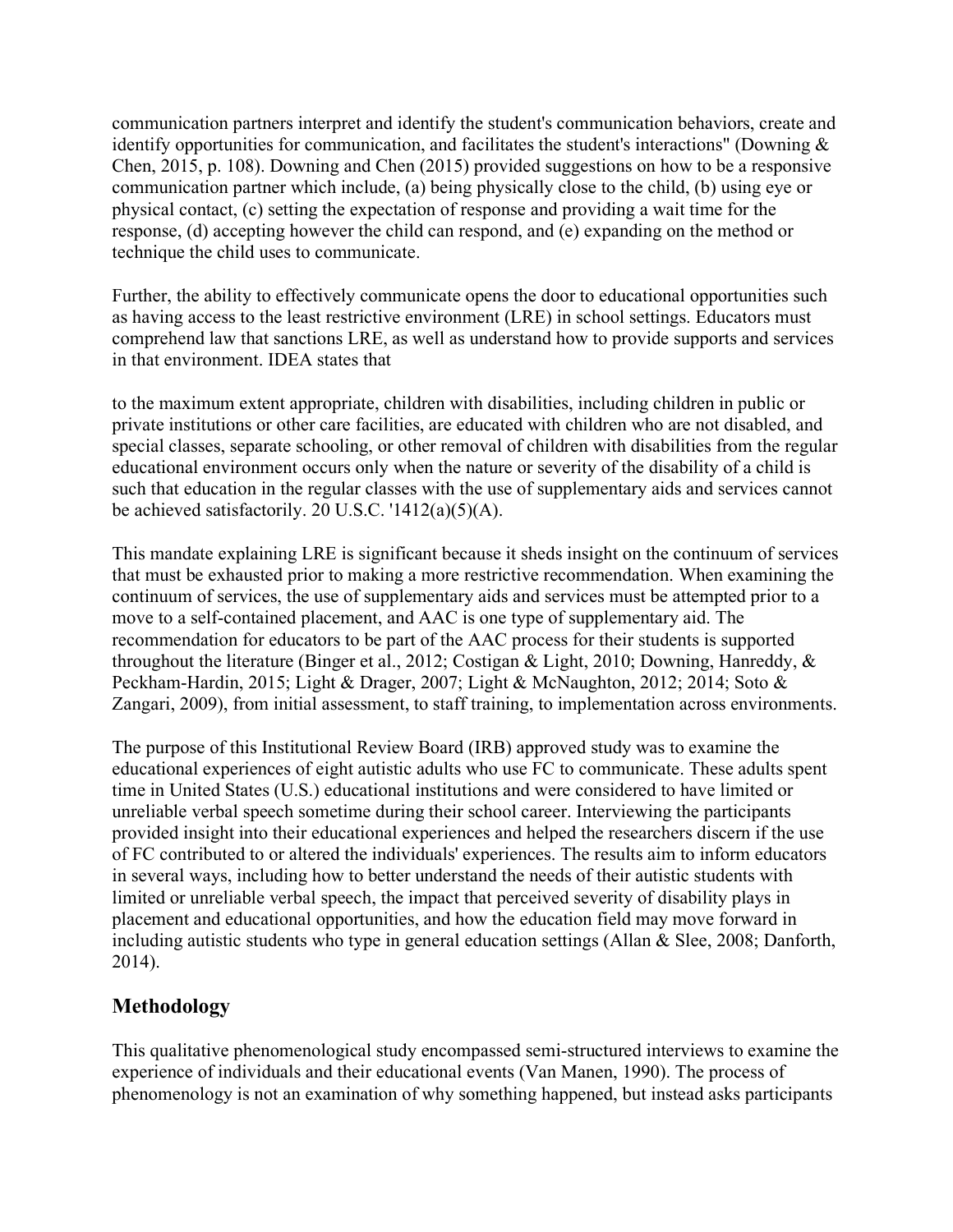to reconstruct past events and share these events in the context of their lives (Seidman, 2013; Van Manen, 1990). This study was informed by Seidman's (2006) three-phase interview process. The first of the three phases elicited information about the participant by asking about the *hows* of the experience. In the second phase, the participants concentrated on the details of these experiences. Finally, the third phase of the interview process focused on the meaning of the experience, and the participants reflected on their present situation (Seidman, 2006). This threephase process was implemented in two stages. In Stage 1, participants were emailed questions devised from the first two of Seidman's three phases. This set of questions encompassed the participants' educational history about (special) education experiences and the details of those experiences. These questions also sought to elicit information on the individuals' use of FC. The third phase, Stage 2, involved a face-to-face interview. This interview focused on Seidman's (2006) reflection on the meaning phase. In this phase, the participants were asked follow-up questions to the first set of questions, along with additional questions, to examine how the factors in their life interacted to bring them to their present situation.

The following research questions were addressed in this study:

- 1. How do autistics who type to communicate feel about their experiences with special education?
- 2. What should educators know about educating autistics who type to communicate?
- 3. How, if at all, has facilitated communication changed the educational experiences of autistics who type to communicate?

# **Participants**

## **Criteria**

Purposeful sampling (Bailey, 2007) was used to identify participants who have autism, considered themselves to have limited or unreliable verbal speech, and used FC as their primary means of communication. The participants were over the age of 18 and attended an educational institution (i.e., elementary, middle or high school, adult education, college or university) in the U.S. prior to having found a way to communicate. Criteria for typing support level was established to include the following support or combination of supports: (a) no physical touch; (b) touch at the elbow, touch at the shoulder, or touch above the shoulder; (c) verbal encouragement; and (d) verbal prompting to stay focused on the communication interaction and/or to provide feedback on message content, such as clarifying unclear messages. All participants used either one of these supports or a combination of two or three supports while typing.

#### **Recruitment and consent**

The recruitment process spanned over six months and included multiple levels of individuals who provided access to the typers. All participants had individuals who took on a position of overseeing access to them. This means that there were people in positions which either enabled or denied access to the typer, depending on their perspective of the study (Nind, 2008).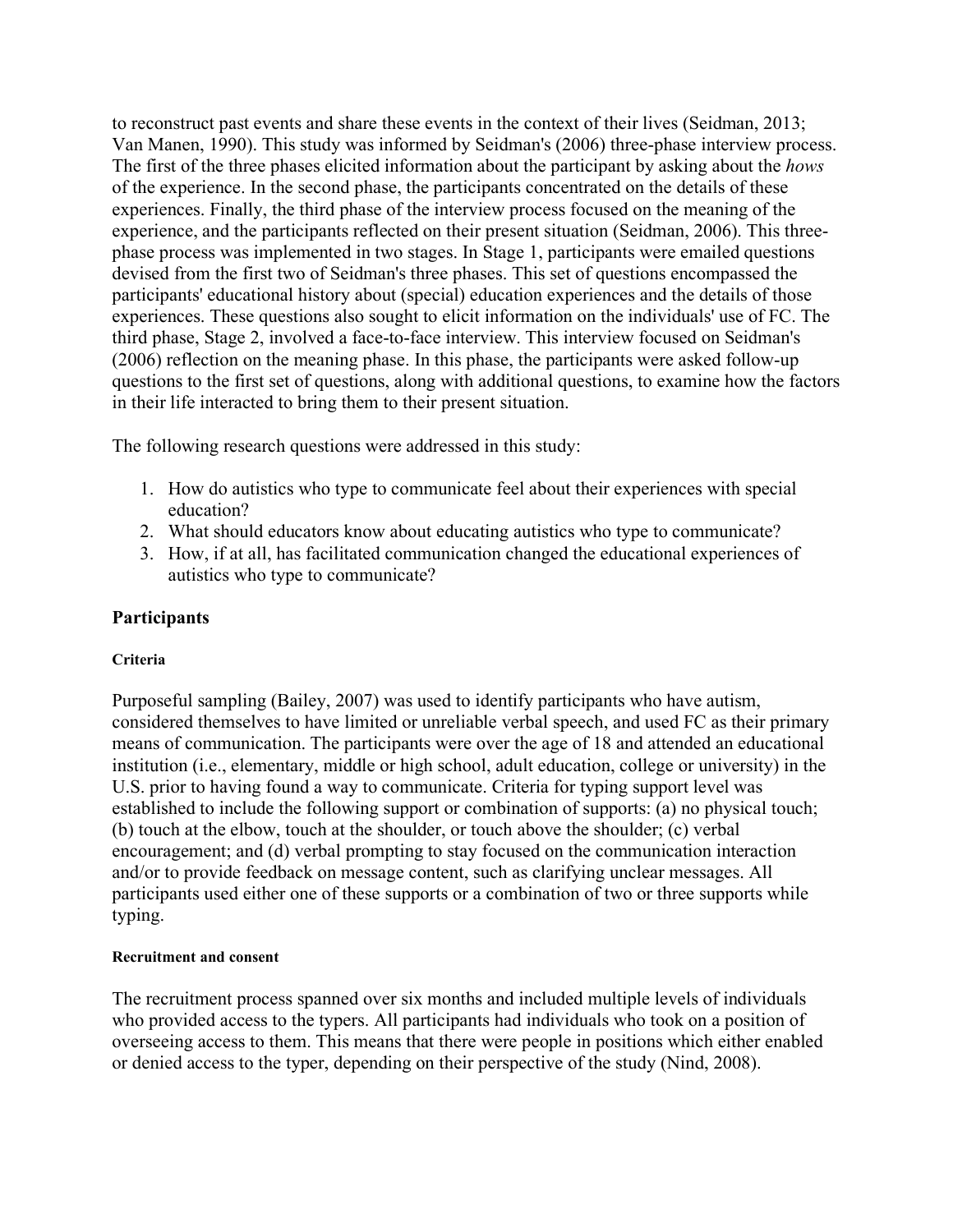Each participant had two levels of overseers: (a) Level 1 overseers worked at or were part of an organization or group of typers in which the participant belonged; and (b) Level 2 overseers included a parent, guardian, facilitator, or support staff who assisted the participant with everyday living needs. Once Level 1 overseers determined the research was safe, the Level 2 overseer was accessed. For example, initial contact would be made and trust would be built with the Level 1 overseer by explaining the research and answering questions related to the study. Level 1 overseers would then feel comfortable and provide an introduction to Level two overseers. The study was explained again and all questions asked by the Level 2 overseers were answered, building a level of trust with them. If the Level 1 individual did not feel comfortable with the study, the communication ceased and there were no further introductions.

In a handful of instances, a Level 1 overseer would not know anyone that fit the participant criteria and would make an introduction to a Level 1 overseer at a different organization. This was a time-consuming, yet necessary process in order to find participants fitting the outlined criteria. In this study, trust was developed because of the researchers' personal connections in the area of FC, which enabled the overseers and typers to be comfortable with engaging in the study. The FC community is a tight-knit community, and it is believed the controversy surrounding this method has contributed to this closeness.

Providing Level 1 and 2 overseers, and participants, with unlimited time to review and ask questions about the consent forms afforded them the ability to reach out to a trusted friend or family member and review together, if desired. All participants provided consent and those with a guardian provided guardian consent.

#### **Participant demographics**

Participants ranged in age from 19 to 48, and had varying levels of education and FC experience. In addition, participants worked with the facilitator they used during the interviews for different lengths of time. Participants were asked to choose their pseudonym for the study and their preference of person-first or identity-first language. A summary of participant characteristics is included in Table 1.

|                    | r articipani Demographics |                                             |   |                    |                                                                |                                                                            |                                                                  |  |  |  |  |
|--------------------|---------------------------|---------------------------------------------|---|--------------------|----------------------------------------------------------------|----------------------------------------------------------------------------|------------------------------------------------------------------|--|--|--|--|
|                    |                           | Name Age Age FC<br>Introduced Sex Ethnicity |   |                    | Level of<br><b>Physical</b><br><b>Support</b><br><b>Needed</b> | <b>Highest Level of</b><br><b>Education</b>                                | Length of<br><b>Time With</b><br><b>Interview</b><br>Facilitator |  |  |  |  |
| <b>Jacob</b> 27 4  |                           |                                             | M | Caucasian No touch |                                                                | Bachelor's degree                                                          | Over 10 years                                                    |  |  |  |  |
| <b>Simba</b> 19 10 |                           |                                             | M | Caucasian          | Touch at the<br>elbow                                          | Attending an adult<br>transition program in<br>the public school<br>system | Unknown                                                          |  |  |  |  |

#### Table 1 *Participant Demographics*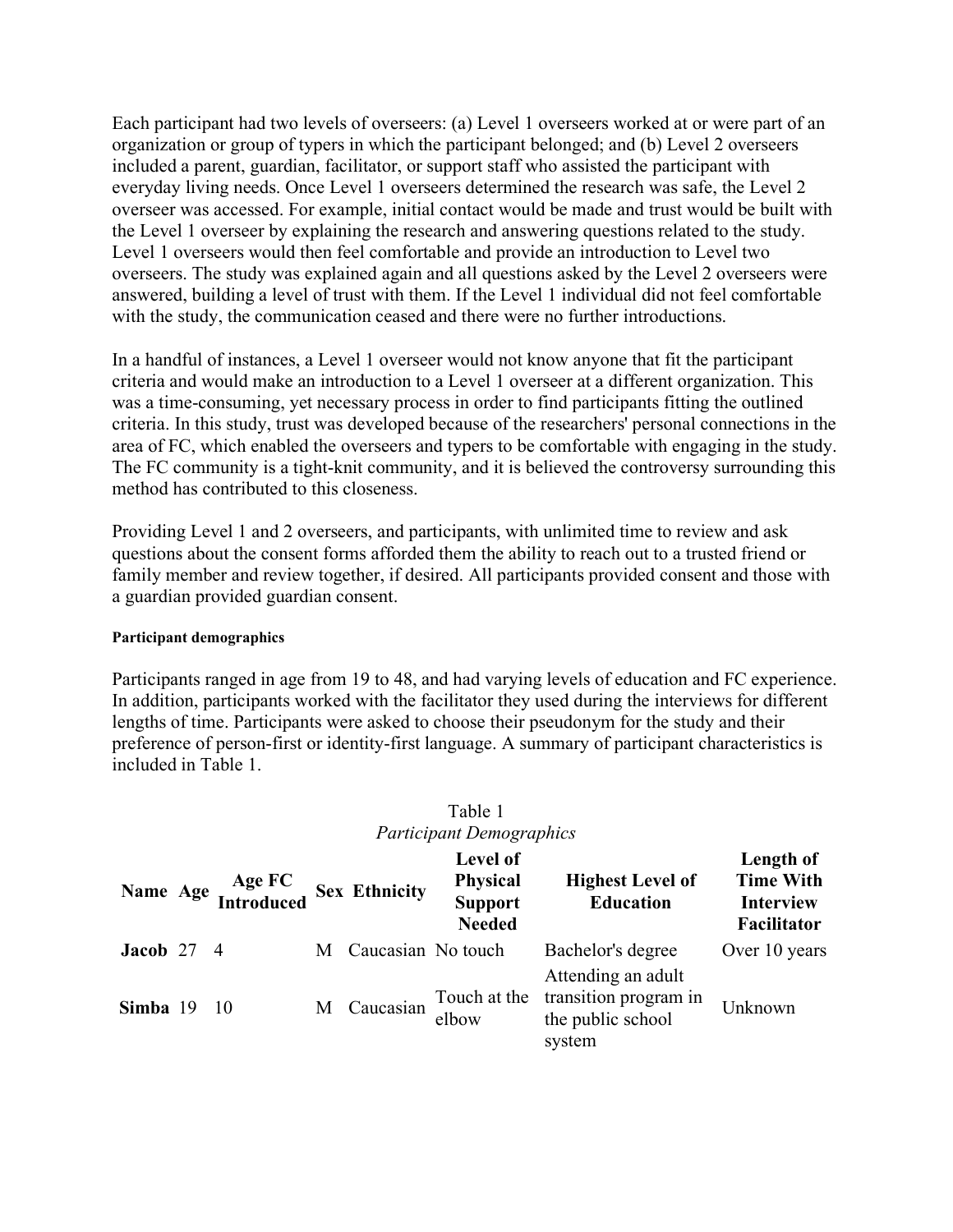| Name Age          |    | Age FC<br><b>Introduced</b> |              | <b>Sex Ethnicity</b> | <b>Level of</b><br><b>Physical</b><br><b>Support</b><br><b>Needed</b> | <b>Highest Level of</b><br><b>Education</b>                                                        | Length of<br><b>Time With</b><br><b>Interview</b><br><b>Facilitator</b> |
|-------------------|----|-----------------------------|--------------|----------------------|-----------------------------------------------------------------------|----------------------------------------------------------------------------------------------------|-------------------------------------------------------------------------|
| Kimm $37$         |    | 13                          | F            | Caucasian holds the  | Facilitator<br>keyboard                                               | Bachelor's degree                                                                                  | 8 years                                                                 |
| <b>Mike</b> 22 13 |    |                             | M            | Caucasian            | Touch at the<br>elbow                                                 | High school education<br>as part of the special<br>education system<br>(autism specific<br>school) | Several<br>months                                                       |
| Jill              | 19 | 7                           | F            |                      | Hold of the<br>Caucasian shirt/touch at<br>the shoulder               | Currently<br>homeschooled                                                                          | 3 years                                                                 |
| Angie 19          |    | 17                          | $\mathbf{F}$ | Caucasian            | Touch at the<br>shoulder                                              | In high school<br>working toward a<br>diploma in the public<br>school system                       | 1 year                                                                  |
| <b>George</b> 48  |    | 20                          | M            | Did not<br>disclose  | Touch at the<br>shoulder for<br>pacing                                | High school education<br>as part of the special<br>education system until<br>age 22                | Several years                                                           |
| Ninja $21$        |    | 13                          | M            | Indian               | Touch at the<br>shoulder                                              | College student                                                                                    | Several years                                                           |

## Table 1 *Participant Demographics*

#### **Data Collection and Procedural Analysis**

During the semi-structured interviews, participants used FC to communicate, with response times ranging between several seconds for one-word answers to a minute or longer for a sentence or multiple sentences. Nind (2008) addressed AAC within her literature review on conducting qualitative research with participants with disabilities. Nind argued that an AAC device can be viewed as a strategy for the researcher to conduct the interview. However, in this case, the participants used AAC in the form of FC as their everyday primary means of communication. Using AAC the participants were already familiar and comfortable with contributing to the authenticity of the interview process.

There are barriers that individuals with disabilities may have as research participants (Nind, 2008). These perceived barriers are significant in themselves and deserve further investigation. Aligning with the notion that although individuals with disabilities may have unique challenges that able-bodied participants may not have, unique needs or challenges do not equate to the inability to participate and provide important feedback. Therefore, the competence of all participants in this study was presumed (Biklen & Burke, 2006; Donnellan, 1984).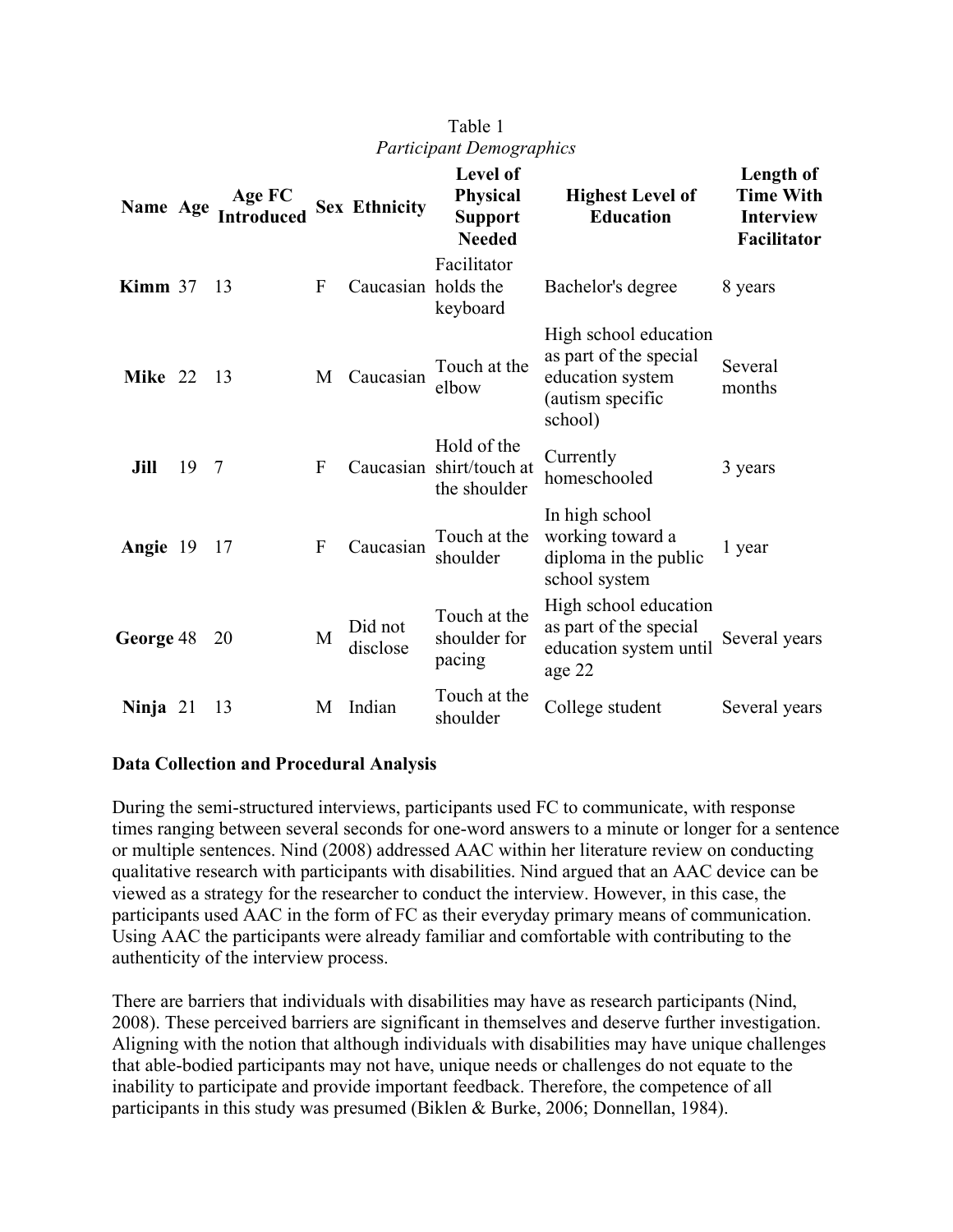Member checks (Bailey, 2007) were implemented throughout the study and after the interviews concluded. Once audio recordings were transcribed, the transcriptions were sent to the participants as part of the member checks. During the face-to-face interviews, all words and sentences were read aloud by the facilitator or by the text-to-speech software and were audio recorded. Separated into words, the terminology of the participants could be misconstrued; however, in context, the words sometimes took on different meanings. Context is important to explore when working with FC users. The way in which this was approached was by asking for clarification, or asking follow-up questions if the response was unclear. One example of this is when a participant (Kimm) was discussing social experiences and commented that she had "unpaid friends in college." A follow-up question was asked to clarify what she meant. She shared that she felt her friends in high school had to be her friends, while in college it was their choice. College was the first setting in which she felt like she had real friendships. Typers are often criticized for word choice, and opponents of the method have claimed facilitators influenced typers because of their unique word selection. Audio recordings were then transcribed and coded. Codes were established through open coding and data-driven coding, which involved establishing codes organically as they arose (Gibbs, 2007; Strauss & Corbin, 1990).

## **Results**

Through the data analysis process, four themes emerged, including (a) educational opportunities, (b) building relationships, (c) sensory needs, and (d) examining behavior through a different lens. These four themes are presented in this section.

#### **Educational Opportunities**

The theme educational opportunities encompassed a focus on educators' perceptions of the participants. This included the notion of perceived ability and educational opportunities that correlated with believed ability. Participants discussed how school staff made them feel, noting the difference between before and after they typed to communicate. One participant, Angie, shared that once she typed and proved her intelligence, she was provided real teaching experiences. This implied the teaching/curriculum provided prior to her typing was not meaningful to her. Angie shared:

Only until I began to type all my thoughts did really the educational system believe I was capable of a real teaching experience. I had terrible experiences in special classes. [Teachers] could have presumed competence because nonverbal people are not dumb.

I was quickly put into self-contained classes…. Long time was lost mistaken as unintelligent. Kept good hope quietly they would see all my abilities. Deathly was afraid the teachers would say to my mother that I deserved institutionalization and that she would believe them.

Inability to verbally communicate or have a form of functional communication led participants to feel educators did not treat them like their typically developing peers. Jacob shared those without verbal expression were often viewed as "unable" and described the issue that arose from these presumptions. He explained, "Certainly students like me struggle at times, but when we struggle, so many times I see the lowering of expectations." He further elaborated by sharing that when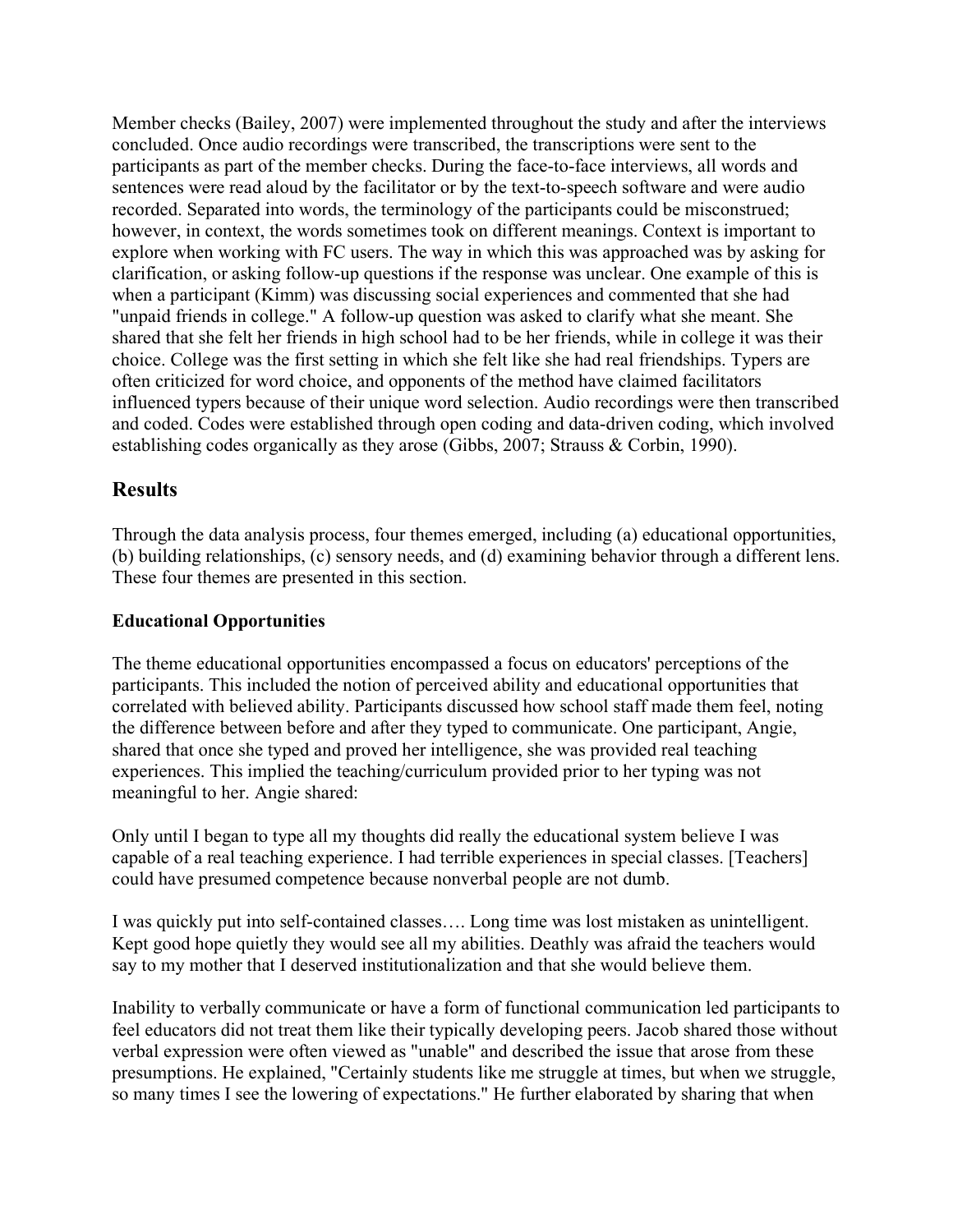autistics with limited or unreliable verbal speech struggle, expectations are lowered because it is believed they do not understand the presented material or lesson.

Once educators believed the participants were competent, the users' educational experiences began to change. Jill shared that, once she was viewed as competent, "[I was] treated better by everyone. They could know my thoughts and feelings. I can tell people what I want at school, and I can work on assignments with facilitators. I feel better with FC." Along the same lines, Ninja typed:

In the second and third years the number of my general education classes were increased and I was attending four fully inclusive general education classes…. My finding a voice through FC set me to the path of rightful instruction; I got access to knowledge that did not come my way before…. In high school I took art lessons, algebra, geometry, English, global studies, living environment, earth science, American history, and government…. I want all persons without a voice, be able to get a means to communicate, like I did, and are set free from their prison of silence.

Angie conveyed similar feelings, "It is a lot different now. I will greatly graduate. I will actually get a real diploma to go to college. My current grade point average is 3.8. I am on the school newspaper staff." The participants felt that before they were able to type, educators did not think of them as being smart, resulting in a loss of educational opportunities, and, in Angie's case, a fear her teachers may tell her mother to institutionalize her. Once the participants learned to type, the door of opportunity opened, and participants reported they were treated better by teachers, included in general education, and in multiple cases, obtained a diploma and college degree.

## **Building Relationships**

The theme building relationships touched on the participants' desire and challenges that came with developing relationships with teachers and peers. Participants also discussed what made their relationships with certain people unique. In some cases, facilitators were the first person in their lives to believe in them, and regardless of limited education opportunities in school, several participants had good relationships with teachers. Simba expressed his emotional attachment to his teachers: "I love my teachers. They deal with a lot and don't get mad ... they are helpful and care about me. They are good people." Mike stated, "Play basketball I like them." Mike's relationship with his teachers showcased them engaging with him on his terms. His teachers were willing to play basketball with him, and this showed him they cared. However, school days were also filled with relationships with individuals other than teachers. When discussing the importance of establishing relationships, the participants also shared about building relationships with peers and what this meant to them.

All the participants expressed their aspiration to build relationships with peers. Users enjoyed typing with others and spending time together engaging in fun activities. The conversations surrounding these interactions revolved around how the users communicated or desired to communicate with peers.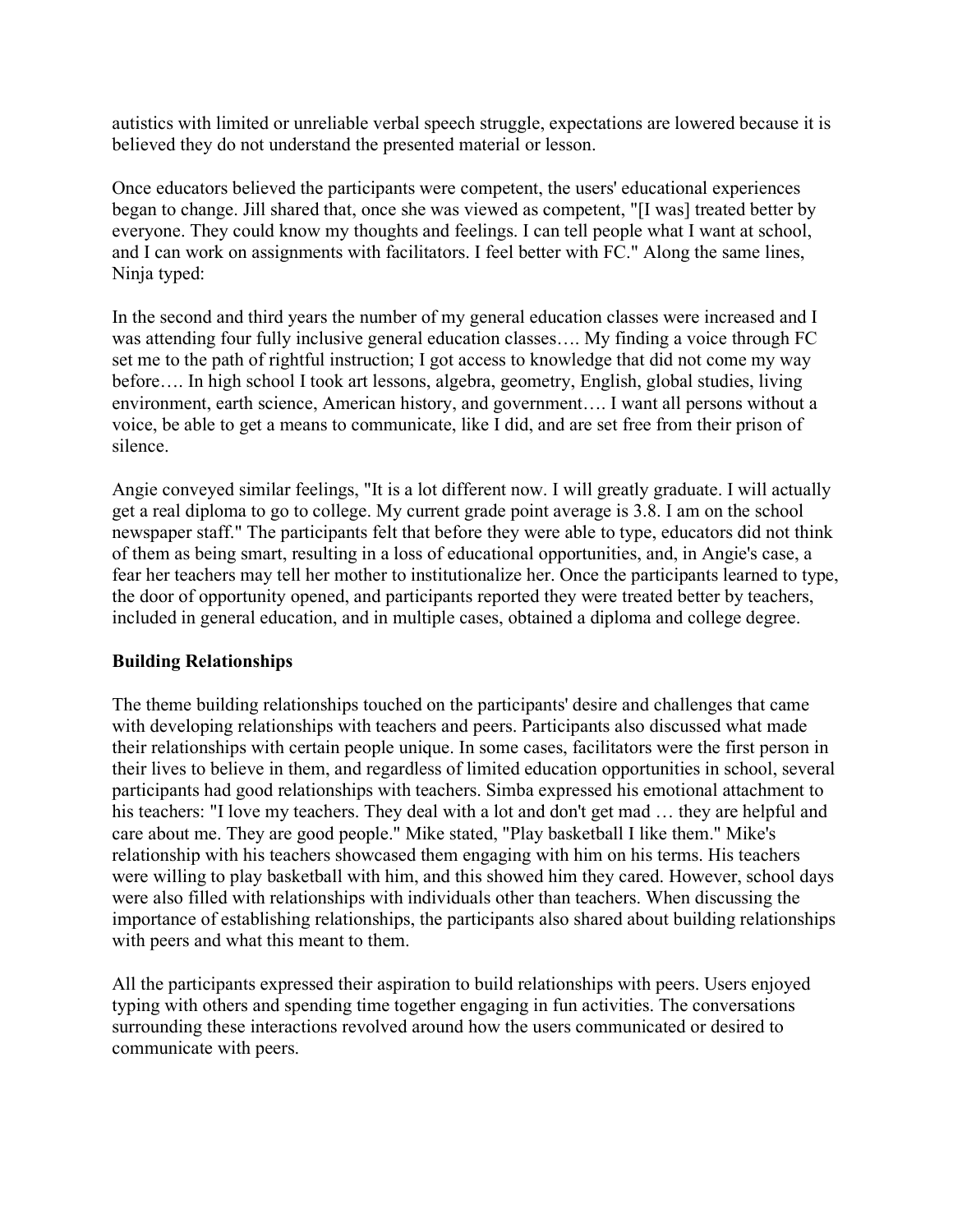The participants expressed their eagerness to have friends and also shared the challenges they faced developing these friendships. Jill expressed difficulty feeling like she fit in, and she shared her desire to partake in the common teenage experience of dating, "Really been hard. Hard to not fit in and feel different … really want a boyfriend and teenage friends." When asked about his social life during his educational experiences, Simba replied that he had speaking friends, but it was hard to have conversations with them. He thought if they typed, it may have been easier. Jacob shared these same feelings: "It's challenging when one is a typer and the other not, but these life connections formulate an opportunity for growth." Jacob also shared that his participation in a club on his high school campus significantly impacted his ability to connect to his peers and enhance his social experiences. The social club, loosely modeled after an acceptance coalition for the LGBTQ (lesbian, gay, bisexual, transgender, and queer or questioning) community, was devised around food and conversation. Friends would get together and eat, or cook, or do other activities and communicate with each other. Although the club was primarily comprised of speaking members, Jacob found the club to be a place where he developed "vital friends." Other participants also reflected on the impact that typing had on their social life. Angie expressed:

I had no real social reality until typing. I easily was my only friend. I creatively hid inside and pretended I had friends, but I did not. Long I prayed for friends. Long would run into people hoping they would notice me, but they only always saw my autism.

When Kimm was asked about her social experiences she commented, "Unpaid friends in college." She explained what this meant was that she felt like her friends in high school had to be her friends, while her college peers befriended her by choice. Kimm was then asked if her social experiences had changed since learning to type, and she responded, "Yes and I have great friends in the classes I attend…. My social life emerged in high school. Quite good friendships were made at that time. Awesome time in college."

Peer relationships are part of every individuals' educational journey. The development and sustainability of relationships vary from person to person. In the case of the participants, development of these relationships was challenging because of the communication difference between themselves and their peers; however, this difference in communicative method did not halt participants' desire to have relationships and enjoy social interactions. Additionally, once the typers found a way to communicate, social opportunities arose.

Participants also shared about their difficulty with environmental stimuli and their sensory needs. Due to each individual's specific needs, sensory input had an impact on their ability to participate in daily life activities and their ability to communicate.

#### **Sensory Needs**

Individuals with autism can be sensitive to sensory input such as sight, sound, and smell, and this held true for several participants. Jacob discussed his sensory needs in great detail and what helped him be successful: "My public school gave me opportunities to access these [therapies] during my day. Those helped me to sit in class and absorb information easier and to better manage my environment and to accommodate classroom difficulties." Jacob also expressed his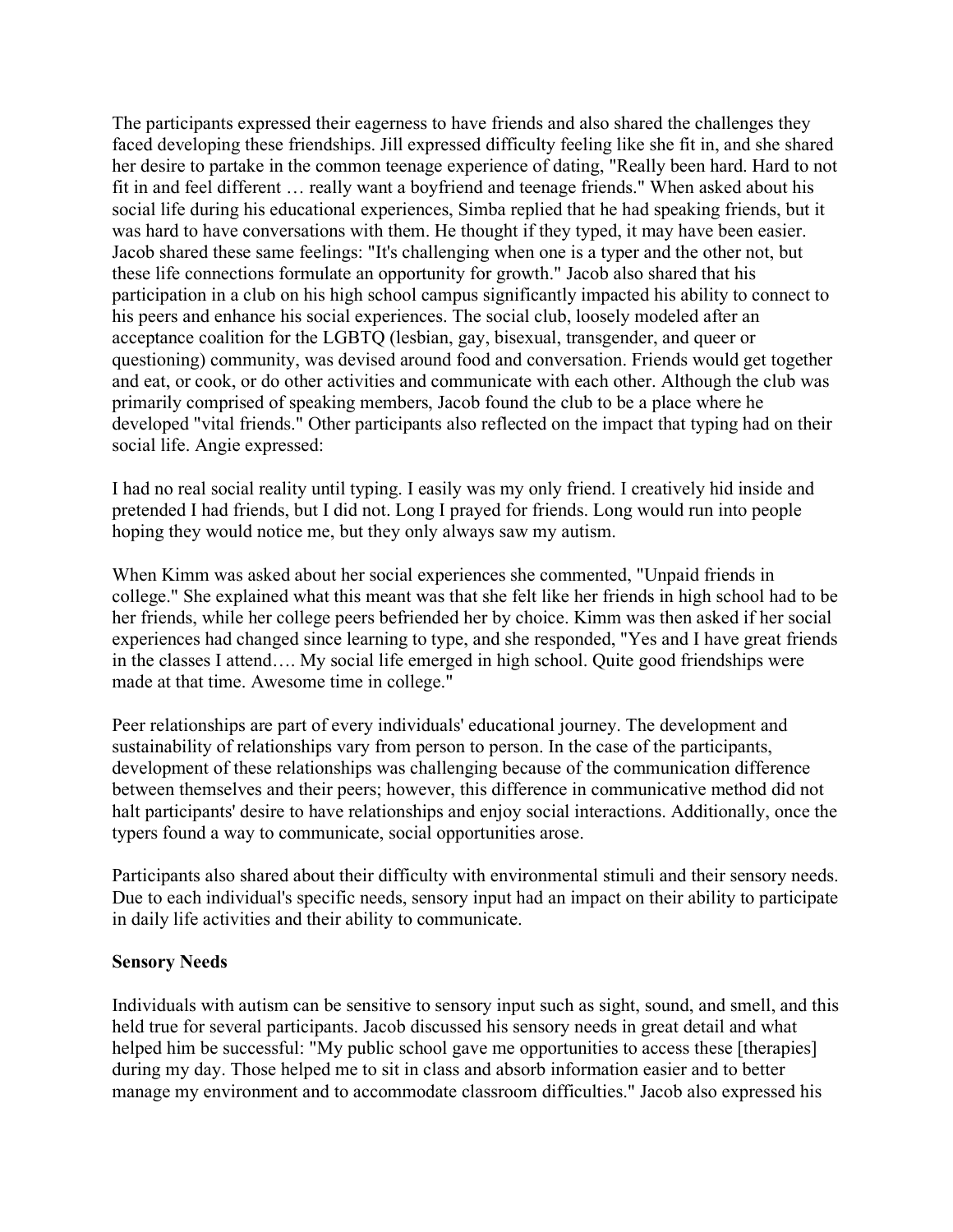emotions and how they were affected by sensory issues. He shared that, in middle school, the smells in the cafeteria were difficult to be around. To avoid standing in line and being exposed to the sight and smell of various foods, his teacher arranged for him to choose and pay for his lunch ahead of time. Preparation such as this offered him the opportunity to pick up his lunch at the entrance to the cafeteria, therefore providing him relief from an overwhelming sensory experience. This accommodation also allowed him to keep his anxiety at bay. Jacob discussed that when the sensory system is overloaded, one's anxiety can rise. Ninja commented on his sensory-related needs by discussing the environment and how facilitators or others can support users with their unique needs:

Headphones help me and also moving to a quiet area would also help. The facilitator should think what the fc user needs by asking the reason, through typing, whenever there is an angry outburst. Maybe he requires more movement like jumping, running or going on the gym cycle.

Ninja also described the accommodations he requested for college courses as "sensory breaks and double time in testing." Jacob confirmed a need for sensory breaks by sharing that he would meet with teachers or professors prior to starting class to discuss his needs. He added that he still needed to engage in repetitive movements in class, even as an adult in college. Jacob believed that engaging in these movements helped him absorb information. He also shared that he needed to tell his professor about his anxiety, explaining, "My anxiety can be a direct block for word retrieval for me, and it can be a block to the strength of the process to listen." In addition, Jacob expressed the difficulty of typing when he is anxious, and challenges with "the speed of the professor speaking and the strength of voice pitch." Jacob's needs are notable because they provide insight into how to best accommodate him. With challenges in filtering out environmental stimuli and particular needs that are sometimes difficult to communicate, it is critical to understand that each individual will have unique needs, and providing time to meet and communicate about these needs makes the difference in the success of the students.

In addition to sensory needs, the discussion of body movement arose when interviewing the participants. When examining body movement, several participants shared their desire to control their bodies and the challenges their lack of control posed to their education.

## **Examining Behavior through a Different Lens**

The theme of examining behavior through a different lens derived from the participants' body movement and the understanding educators have of body movement difference. Mike discussed his body movement by stating, "My body doesn't let my mind one, go for everything I want to like a voice." Simba expressed his inability to make his body do what he desired it to do: "I have trouble getting my body to talk."

George discussed body movement in regard to the level of physical support needed and how his support levels impacted how others, such as educators, may have viewed him:

I would describe it having a huge impact on how people see me. In the days when I was given more support I think my intelligence was questioned more and people were wondering if these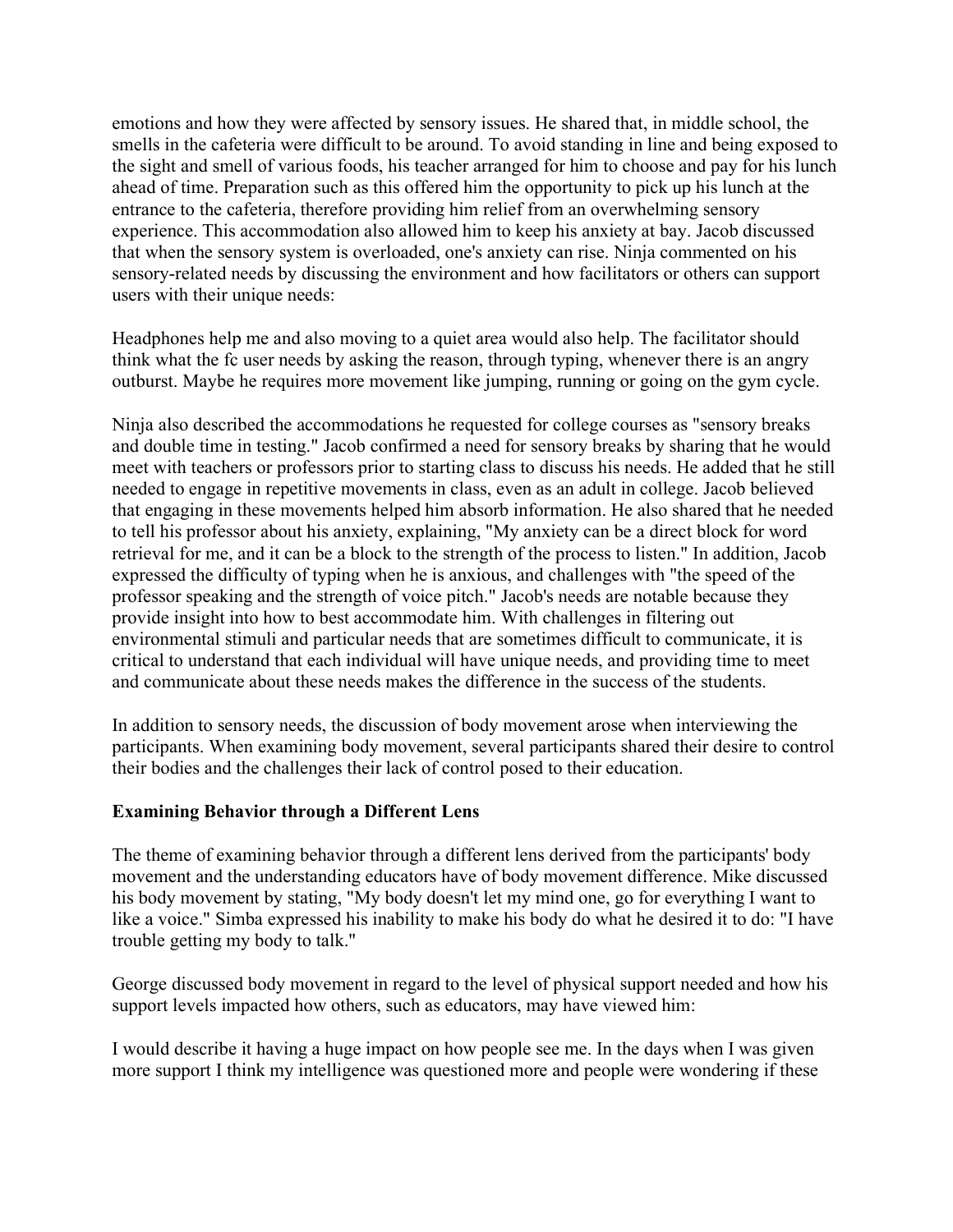were my thoughts. I am at a place where I will continue fading support and hope to get a handle on some of my impulsive movements.

George's quote signifies he is aware of his body movement and how others may perceive these body movements; the quote further reflects the amount of support he needed. George also shared details on how his movement impacts him and what he does to control the movement and meet his needs:

There are times when I can be stuck on what I am seeing in this very room. There are words on the door, and I can't stop my eyes from reading them a dozen times … I try to control it but sometimes I need help interrupting it like a quick cue can make a big difference. It is a constant daily battle organizing my body to handle the noisy world for me. My hearing is very sensitive. I have a hard time blocking things out.

Angie identified her issues with movement and recognized that music and rhythm provided her a path to better control her body. She shared that movement practice, such as eye training games, using the iPad, and music and rhythm activities, helped her learn to predict how to motor plan. Similarly, Ninja commented on rhythm as an important part of mastering movement and the communicative method:

It was very tough to find my rhythm and go out by myself. But I felt the urgent need doing it by myself [independent typing]. I was trying with a persistent attitude to succeed in my goal; I worked very hard to reach the winning great all out independence.

Participants shared an ability to identify and communicate their needs. This is important because when autistics do not have a way to communicate, sharing their needs and providing strategies to meet those needs is left by the wayside. Speaking students may tell educators that something is too loud or if they need to take a break, but students who have limited or unreliable verbal speech, who have not yet found a way to effectively communicate, leave educators guessing how to help them. This can make for a frustrating experience for students and the educators who teach them.

In the same vein, oftentimes the participants' behavior was misunderstood, subsequently leading to behavioral intervention during their academic years. When Jacob was asked about behavioral needs and if he had any behavioral intervention when he was younger, he replied, "No never needed it." Similarly, Ninja shared the same thought: "My behavior is as my frustration of not being able to talk as my typing is slow." Simba noted that typing helped him because he could discuss his feelings, which he had been unable to communicate prior. When asked if typing changed his behavior, he added:

It helped me not be upset all the time. I can talk about my feelings. I knew that things I could tell my family after school. I could let them in my mind. I think the typing is a good way to get my frustration out.

It is important to note that Simba participated in applied behavioral analysis (ABA) therapy during his younger years. Although many individuals in the disability community are speaking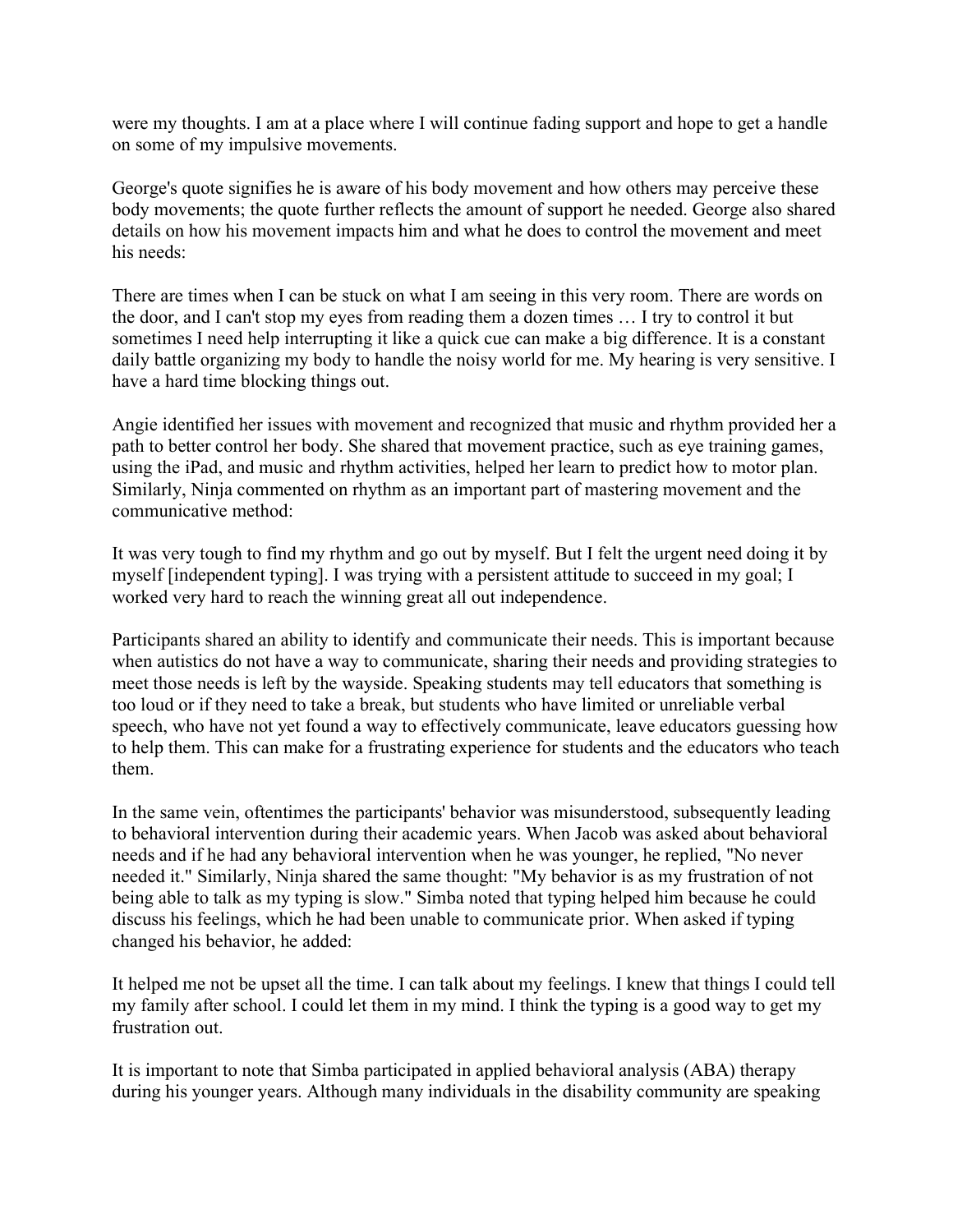out against ABA, it remains a primary intervention, especially for students with autism in the education system. In addition, it was noted that Simba may have gained specific skills during his time in ABA that contributed to his ability to type.

Kimm also mentioned how behavior impacted her life: "I spent majority of my school life sadly in segregated classrooms up until high school. Really lousy behaviors got me ejected from class making my quite awesome aides angry." Kimm shared that her early education was ABA focused. Likewise, Angie typed about the anxiousness caused by discussing behavioral challenges, and she explained that she has obsessive compulsive disorder (OCD) and posttraumatic stress disorder (PTSD). She argued:

I have met many people along my educational path that misinterpret my anxiety as noncompliance. Learning great creative coping skills do help so much. Like family involvement. Teaching anxiety coping is essential. Having loving support and understanding needs to be present.

George too shared his struggle with behavioral challenges and how his behavior led to segregation during his time in the education system:

For most of my days I was taken out of the class and my teachers did not know how to handle my energy and I used my behavior a lot to get my needs met. When I was older and making my way out of the education prison, I was grouped together with others who had disabilities, and this was isolation in the worst way…. I always felt like they did not really understand my behavior and it felt like my behavior determined who I was back then. I did not have another way to communicate.

It is not uncommon for students to be referred to special education for behavioral challenges, though not a qualifying factor for special education. Educators often do not know how to address the needs of autistic students who have body movement differences or behavioral difficulties. In fact, there is a growing number of school districts that hire and train personnel focused on providing behavioral support (i.e., ABA) to students in special education with behavioral challenges, leaving the question: With the increase of behavioral supports, why are students and educators still struggling?

When asked if George participated in any type of behavioral therapy growing up, he replied, "Yes but it was not the root of my problem. What was lacking was communication training. But I could not tell them and so my behavior was my ticket to communication."

The needs of the participants impacted their ability to make educational progress. It is important to help individuals recognize and share those needs with educators so educators can plan for these needs from the beginning of programming for autistic students who have limited or unreliable verbal speech, and so the students can be successfully accommodated throughout their educational journey.

# **Limitations and Discussion**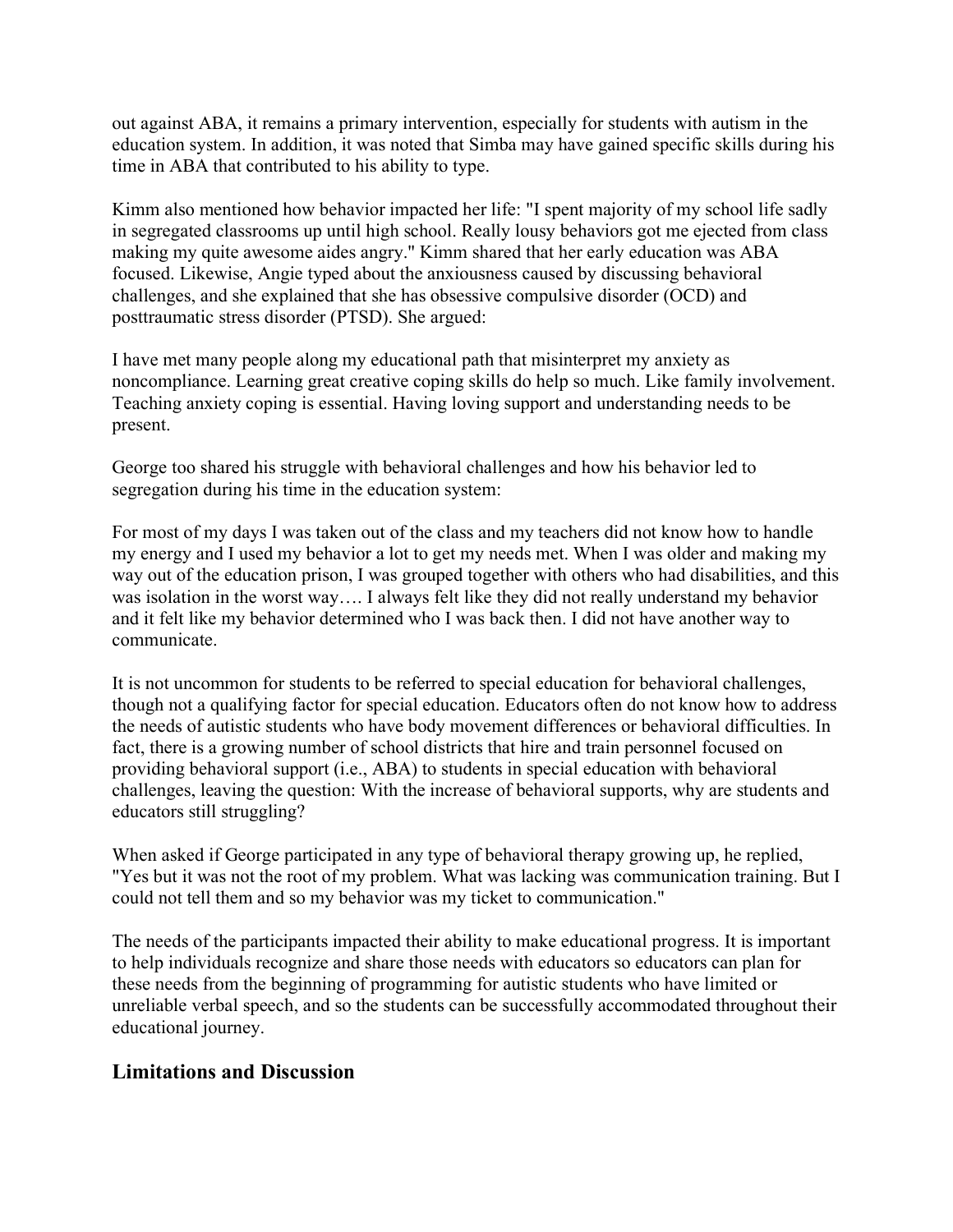The significance of this study highlights that autistic students who have limited or unreliable verbal speech have specific needs educators must address to help these students be successful. Although some of these needs contribute to existing bodies of literature, others are less commonly found throughout scholarship related to the education field. While this study has demonstrated ways in which educators can work toward better serving autistic students who type to communicate, there are limitations to this research. Participant recruitment posed a challenge because FC users are a small portion of the population and their physical support levels may change often depending on need or skill level. Additionally, typers may fear being criticized for the communicative method they use. Generalization to other countries may be difficult due to differences in the education system. Further, special education programming can look different from state to state and even from district to district.

In addition, variance of human difference, as well as difference within the disability makes generalization of results difficult. Beyond the uniqueness of being human and autistic, each participant had used FC for a distinct amount of time, needed various levels of support, and was taught FC by different trainers (though several trainers did overlap between participants).

## **Discussion**

The importance of educators presuming competence of all students cannot be understated. There is also a need for educators to develop a sensory-friendly environment for individuals who have unique sensory needs. When examining peer relationships, it was found to be essential to provide opportunities and support autistic students so they can build natural peer relationships. Further, understanding body movement and behavior is critical for educators so that they can begin to turn away from the behaviorist approach of trying to control or modify behavior, and instead recognize autism and body movement in a way that relates the movement to that of an individual with Parkinson's or Tourette's (Donnellan, Hill, & Leary, 2010). This could have a compelling impact on the way individuals with autism are perceived and the approaches by which they are educated.

#### **Educators presuming competence of all students**

The structure of special education makes students with disabilities who may already be struggling due to lack of accessibility, work harder to overcome the challenge of being disabled (Davis, 1997). The idea of overcoming sends a negative message about disability and implies that the student is less worthy than able-bodied peers. By forcing students to prove their worthiness of specific educational opportunities, educators are abusing their position of power. Further, when educators base decisions of intellect on existing knowledge and beliefs, students' educational careers and lives are affected. An educator's job is to teach, not to determine the worthiness of students.

Several participants discussed their frustration of denied access to general education and meaningful curriculum. One participant shared that once she learned to type and proved her intelligence, only then was she was provided real teaching experiences. Another typer shared that expectations should be high for all students, regardless of whether they struggle. This is notable because the design of the special education system stems from the medical model of disability (Deal, 2003; Linton, 1998). The perpetuation of viewing disability from this model bolsters a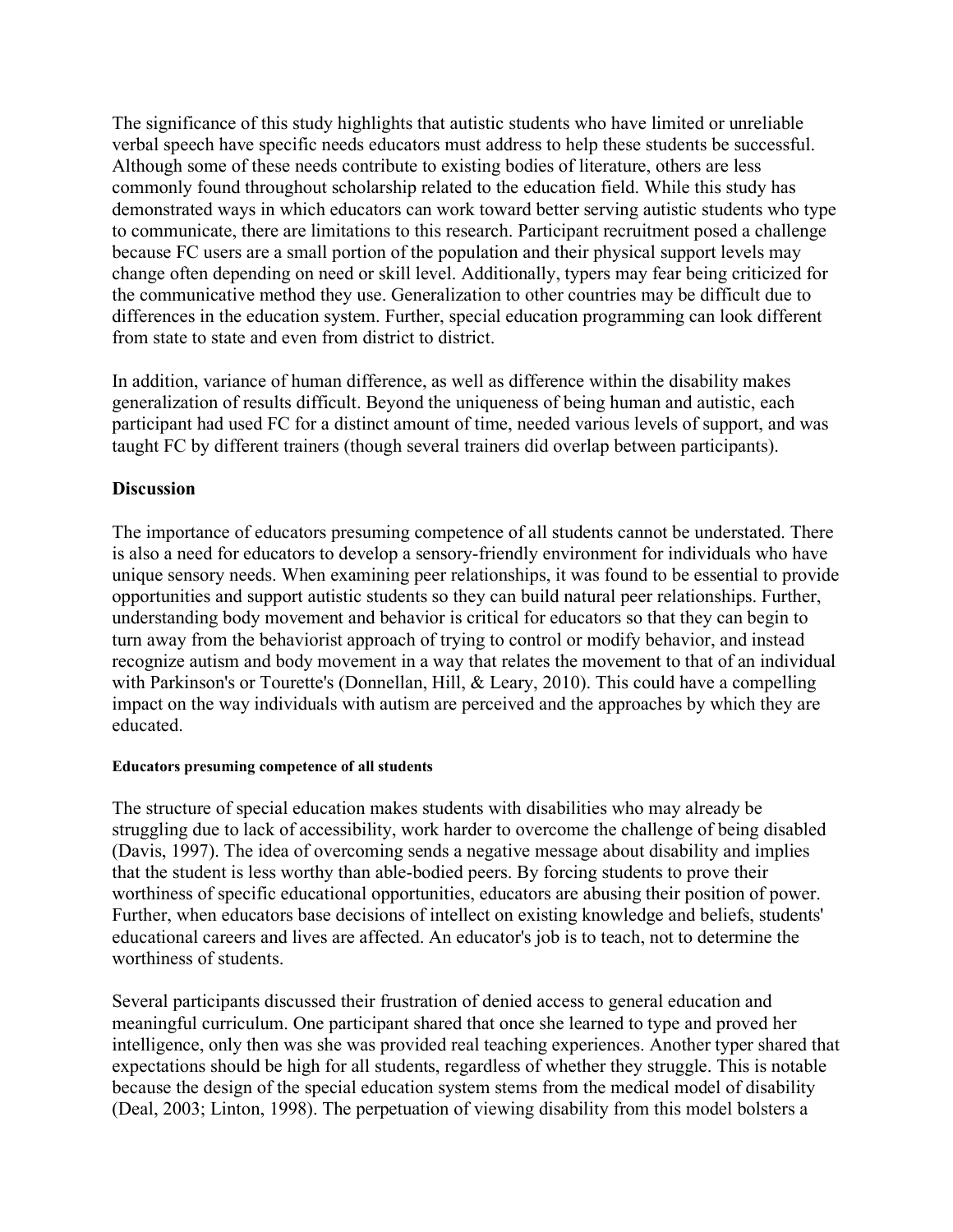continuation of tired stereotypes of individuals with autism, such as verbal ability equating intelligence, a lack of desire to develop relationships, and body movement identified as conscious behavioral choices. For educators, the introduction of new information, which does not align with existing autism ideology that may have been unquestioned prior (i.e., verbal ability equals intelligence, lack of desire to develop relationships, undervalued ability to communicate, and body movement identified as conscious behavioral choices), may support a process of change affecting how teachers think about and educate their students.

Educators' mindsets need to change to presume competence of those they serve. Those in the profession must recognize and be willing to admit their own limitations when it comes to disability. Because special educators focus on deficits and help students overcome these deficits, educators are caught in the troubling space of searching for inabilities and teaching to deficit areas. This capacity in which special educators function, is perpetuating problems for autistic students, especially those with limited or unreliable verbal speech. As some of the participants shared, these problems include boredom when curriculum is needlessly modified, frustration when their ability is questioned, and limited educational opportunities. Segregation into selfcontained classrooms, as well as separation among the disability itself (i.e., low functioning [sic] vs. high functioning [sic]), should be critically examined and shown for what it is—a disability hierarchy that leads to lower expectations of students based on their perceived abilities. No other students, regardless of race, gender, or cultural background, must prove their way into general education; only disabled students are shackled by the system built to serve them.

#### **Developing a sensory friendly environment**

Participants expressed that their sensory needs were often misunderstood or underrecognized (Donellan et al., 2010; Goldman, Wang, Salgado, Greene, & Rapin, 2009; Hill & Leary, 1993). The definition of autism has changed over the past several decades, and it has expanded to reflect the impact of sensory stimuli. Stimuli such as noise and light were cited as being troublesome for some participants.

Although most able-bodied individuals' sensory systems have the ability to monitor the environment, adjust to surroundings, and screen out excess stimuli, individuals with autism may have greater difficulty doing this (Donnellan et al., 2010; Leary & Donnellan, 2012). Often, selfcontained classrooms are said to provide less distracting environments for students with autism; however, research suggests this is not the case (Causton-Theoharis et al., 2011). With an increased number of staff and students with varying body movements, auditory and visual distractions may be greater in self-contained rooms. Students who are sensitive to sensory stimuli must adjust to the context of the room and its frequent changes (Donnellan et al., 2010). This may add an additional barrier for students as they attempt to gain academic skills.

Kluth (2004) evaluated autobiographies of individuals with autism, which resulted in the recommendation of adaptations that could be reframed for autistic students in school settings. These adaptations included: (a) classroom lighting, sounds, smells, and space; (b) instructional strategies: and (c) assessments. When establishing a classroom environment that is conducive to learning, it is important to realize many students may benefit from adaptations in the environment (Causton & Tracy-Bronson, 2015). One way in which educators can be sensitive to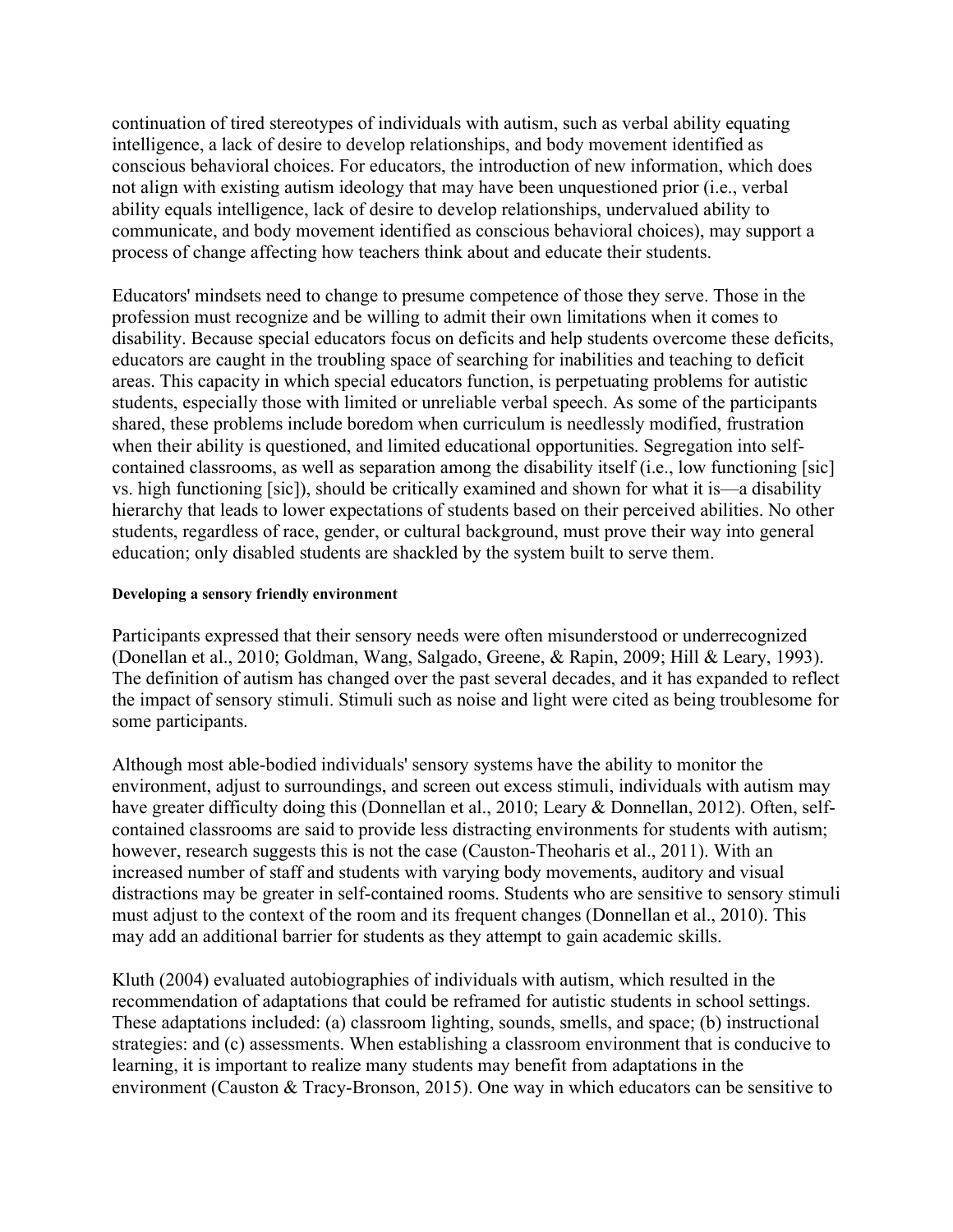the classroom environment is to evaluate the sounds and lighting in the classroom (Grandin, 2011; Kluth, 2004), which was mentioned by several participants in this study.

Smells may also impact a student's comfort level (Kluth, 2010). One participant (Jacob) discussed his difficulty with the smell in the cafeteria, which made it challenging for him to wait in line, pay, and then retrieve his food. The school staff arranged for Jacob's meal to be chosen, loaded onto the tray, and paid for prior to his pickup at lunch time. Although some individuals may have believed that, since Jacob was fully included in general education since preschool, he should be able to navigate the lunchroom by high school, it did not mean that he was able to "overcome" his sensitivity to smell, nor did the staff expect him to do so. Through a behaviorist lens, staff may have made an effort to habituate Jacob to lunchroom stimuli; however, in this case, he was accommodated because of his needs. This accommodation helped him eat lunch with friends, focusing his energy on building relationships and communicating.

However, it is important to note that just because an object or person has a strong or unique smell does not necessarily mean an individual with autism will have an adverse reaction to the smell. Reaction to smells will depend on the person, in the same way in which other sensory sensitivities, such lighting and sound, are unique to each individual (Kluth, 2010). In fact, Leary and Donnellan (2012) argued that smell can also support students with autism. Sometimes smelling an object can help an individual identify the object, and smelling something specific, such as a meal being cooked, may prompt an individual to sit down at the dinner table when they realize it is time to eat (Leary & Donnellan, 2012).

A more restrictive environment can be a common route schools take when there is not a greater understanding and/or push to implement needed adaptations for individuals with autism and other disabilities. Consistent with some of the participants' feedback in this study, Kluth (2004) suggested allowing students with autism a quiet space they can use when needed. Various participants took breaks in other rooms during the interviews. If students need a break or an environment with different or decreased stimuli, having an area in which to provide this is important. The space should be safe, and students should be allowed to access the space when they feel they need to regroup.

#### **Building natural peer relationships**

Educators should analyze how friendships of students with autism are currently developed. Often, students with autism are encouraged and instructed to overcome their deficits by adhering to accepted social norms. If educators begin to look at autism differently and respect students for who they are, educators can begin to reflect on the best way to cultivate friendships instead of contriving them.

Participants' valued their friendships, and those who did not identify themselves as having friends shared that they wished they did. Bondy (1988) discussed social interaction at length, stating that individuals with autism need to be trained and reinforced to interact with others. One might ask if this is the attitude educators should adopt. This attitude assumes those with autism do not desire relationships and further perpetuates damaging stereotypes of individuals with autism. Similarly, special educators often push socially constructed ideas of friendship onto students (Baglieri, Valle, Connor, & Gallagher, 2011). When these students do not develop peer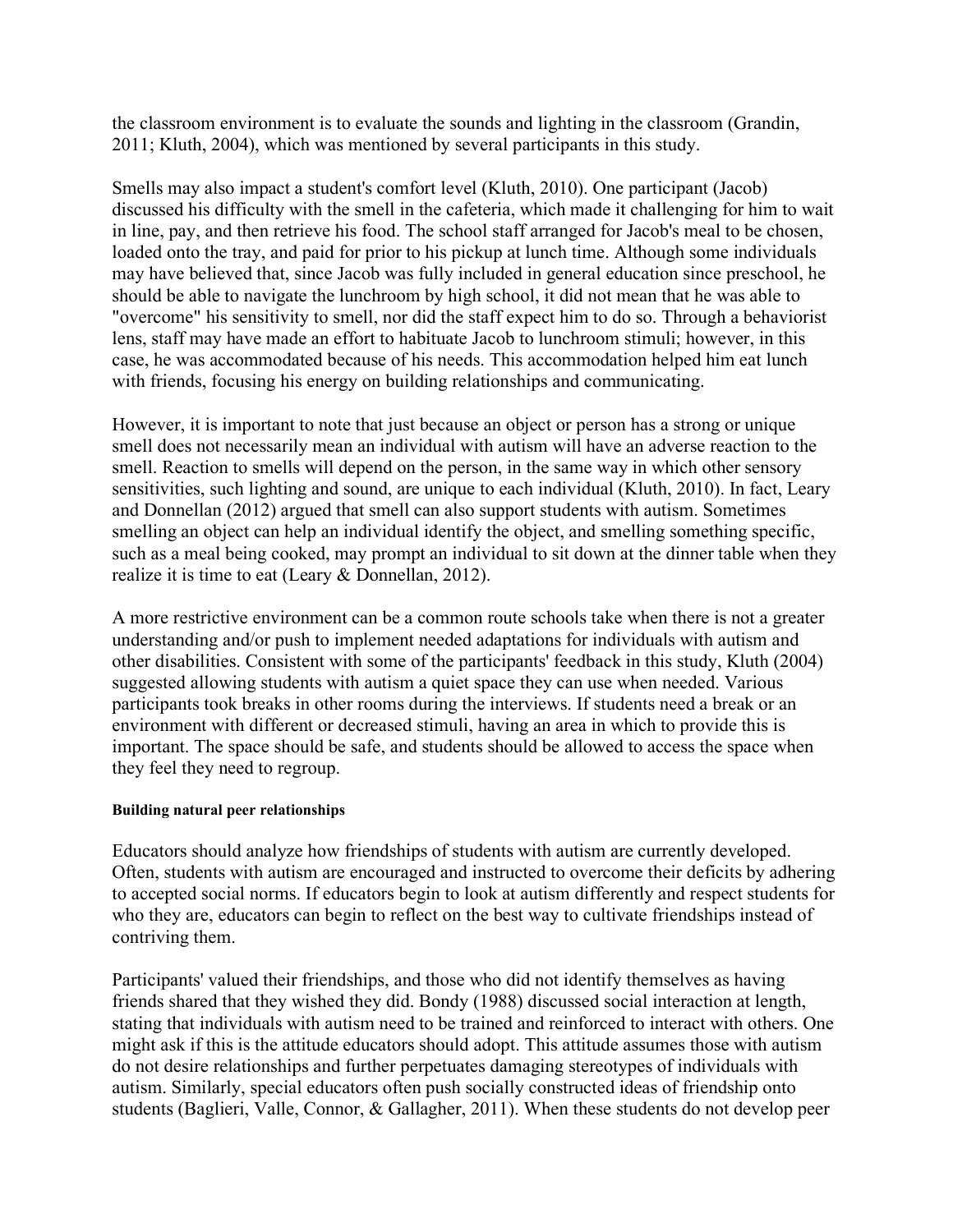relationships in a way that is obvious or adult approved (Locke et al., 2010), educators often think the friendships do not exist and design programs or practices specifically devised to target "deficits" in the area of social skills. What this looks like is adult-created situations where ablebodied peers are placed in the helper role, and activities are introduced with goals in mind so skills can be taught to overcome perceived deficits. Further, educators strive for students with autism to generalize these skills outside of the lessons.

Unfortunately, educators rarely see these skills generalize outside of the contrived social experience (McIntosh & MacKay, 2008). After several years of interventions like this, educators, service providers, and parents may find themselves in the individualized education program (IEP) meeting where the team attempts to understand why the targeted skills do not carry over into other situations (Danforth, 2014; McIntosh & MacKay, 2008). Jacob's interview shed insight into why students oftentimes do not generalize these skills in other situations; educators contrive false social experiences, using peers as helpers (establishing that peers with disabilities are not really peers at all but rather students who need help), and teach discrete skills based on perceived abilities of the student for the student to fit within the socially constructed idea of friendship. Educators expect that fabricated situations will enable students to do real things, such as develop meaningful relationships.

Jacob discussed his development of friendships and his experience in a social club at his high school. Providing fun and quality real-life experiences for all students can support the students in cultivating friendships. The social club revolved around food and communicating. Anyone was welcome to join, and the club members would cook, eat, and participate in activities such as field trips. This club was modeled after an acceptance coalition for the LGBTQ community. The purpose of this group was to provide opportunities to socialize in a relaxing environment that was grounded in acceptance and diversity as opposed to a deficit-driven model. The point is that, according to Jacob, educators push their ideas of friendship, perceived need, and intervention onto students, and he believed there is a better way.

Danforth (2014) explored the notion of building a classroom on a foundation of acceptance. This supports the idea of educators using a framework for social groups, such as one developed by the LGBTQ community, to provide an arena for all individuals to be together and enjoy one another's company. As educators begin to appreciate difference, students will gain the message that all individuals are appreciated. Danforth (2014) posited that educators can begin this journey by asking

not how can we fix the deficit ridden disabled students so they can participate in relationships at school?, [but rather] how can we create a school culture that supports the development of positive, supporting, and nurturing interpersonal relationships across the many lines of human diversity? (p. 114)

#### **Understanding body movement**

Consistent with the literature, participants discussed body movement. The idea of viewing autism as a movement difference (Leary & Hill, 1996) continues to challenge existing theories of the disability (Biklen, 1990), which have relied heavily on a behaviorist perspective. Additionally, behaviorists argue that body movements are meaningful, and an antecedent precludes these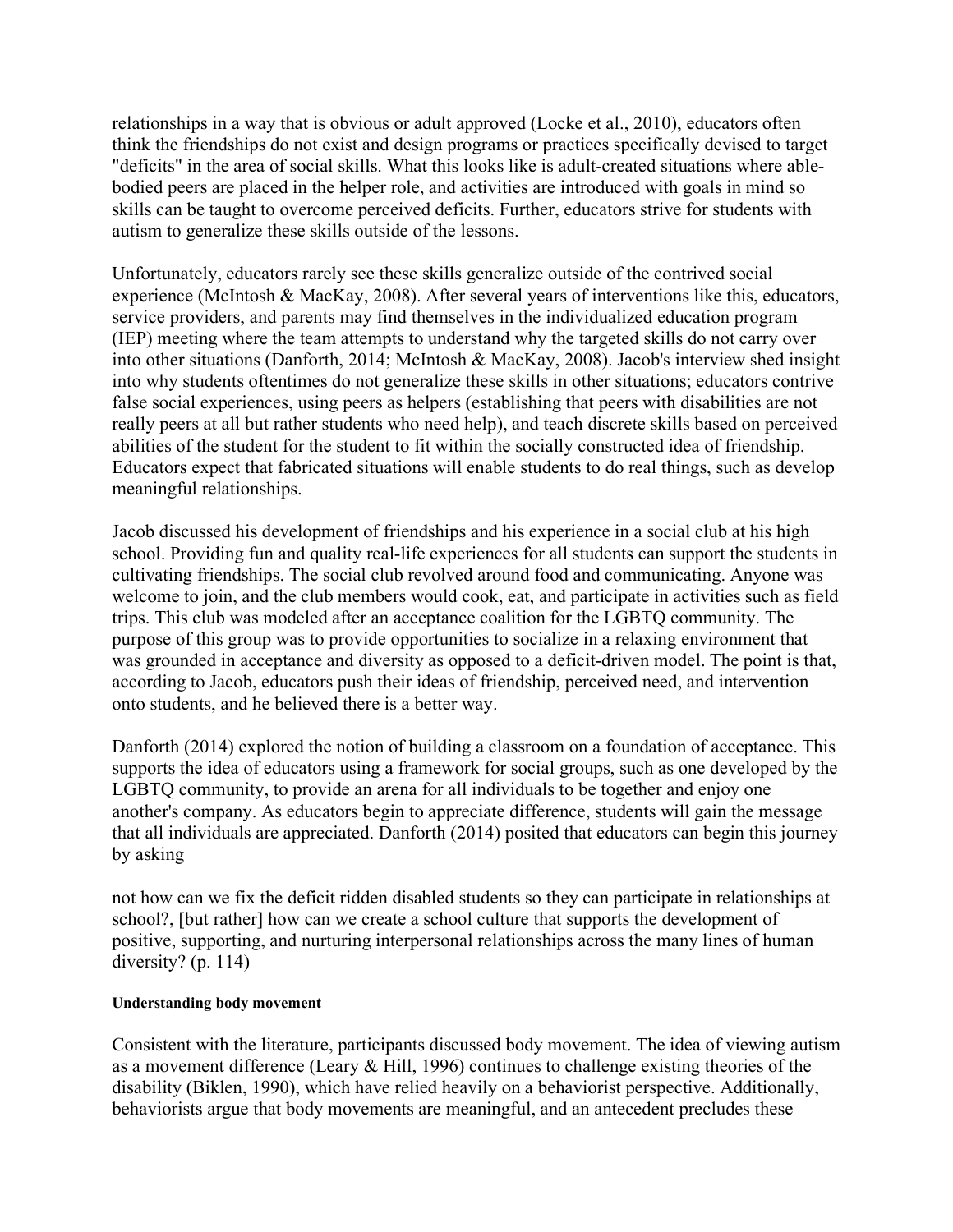movements (Donnellan et al., 2010). Although it is true that some body movements are significant, it does not necessarily follow that all body movements serve the same purpose or derive from the same place. Some users expressed that they participated in behavioral therapy, while others argued they did not because behavior was not the problem; rather, inability to communicate was the issue. Additionally, prior to the time some users learned to type, they suggested they were not necessarily always using their behavior as a way to communicate. This notion of body movement being an oftentimes involuntary action aligned with the participants' interviews. Movement in autism is not a new idea. As the definition of autism has shifted over the past several decades (American Psychiatric Association [APA], 1980, 1994, 2013), the recognition of movement has turned to be categorized as a pattern of behavior (APA, 2013), as opposed to deriving from a neurological difference that individuals cannot control. Multiple participants reported difficulty with body control; some stated the ability to make their body move when they wanted it to was demanding, and the ceasing of movement was also challenging for them (Berkeley, Zittel, Pitney, & Nichols, 2001; Rinehart, Bellgrove, Tonge, Brereton, Howells-Rankin, & Bradshaw, 2006; Nazarali, Glazebrook, & Elliott, 2009).

Participants also cited need for touch to slow their typing pace or to obtain typing rhythm. Autism has been linked to apraxia (Biklen, 1993; Biklen & Cardinal, 1997), which is described as the impairment of the execution of learned movement (Geschwind, 1975). Apraxia can entail difficulty with voluntary actions or a lack of voluntary actions. This correlation between apraxia and autism contributes to the literature from a group of scholars who have suggested that motor movement difference may play a larger part in autism than previously believed (Donnellan, Leary, & Robledo, 2006; Donnellan et al., 2010; Goldman et al., 2009; Hill & Leary, 1993; Nazarali et al., 2009; Rinehart et al., 2001).

Additionally, individuals with autism have been found to have difficulty with planning and reprogramming body movement (Nazarali et al., 2009). Once a movement has already been planned, and the individual is asked to reprogram their movement, the movement becomes more difficult. Facilitated communication is a communicative method that supports stability of body movement in order for an individual to type (Crossley, 1994). Further, the physical support that is given provides resistance and helps the user to reset their motor movement to then strike another key (Whittier Area Parents' Association for the Developmentally Handicapped, n.d.). Several participants discussed needing a rhythm or needing to be slowed down, which was also present in the interviews. Facilitated communication can provide physical support that aligns with these motor movement needs, as well as changes to levels of support as the motor needs of the user changes.

Many educators think body movements are indicative of behaviors, and those behaviors are either positive or negative, good or bad. Likewise, many educators believe movements, viewed through a behaviorist lens, are driven by function (Alberto & Troutman, 2006), although the function may not always be recognizable. The discourse around autism contributes to an educator's understanding of the disability. What this means is that, when behaviorist terminology is used to help define the disability, this terminology contributes to how one thinks about autism, what one expects from those with autism, and how one treats individuals with the disability (Baglieri et al., 2011). For example, the definition of autism, along with experience working or being around individuals with autism, drives what an educator believes the disability to be. Not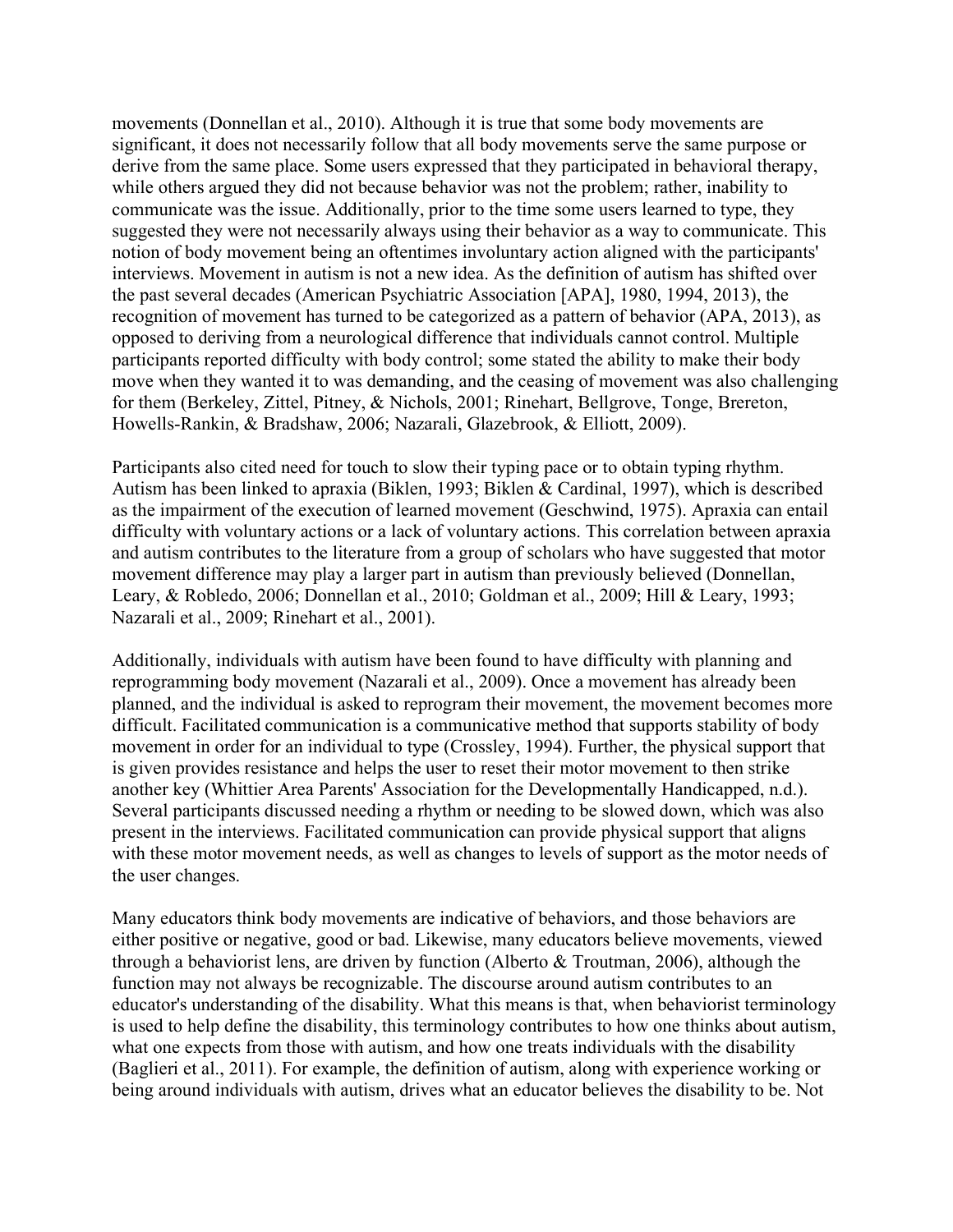one participant mentioned that they enjoyed behavioral therapy or that behavioral therapy provided them with educational opportunities they would not have otherwise had. However, two users shared their participation in behavioral therapy helped them as they learned to type, and, subsequently, typing may have provided them educational opportunities they would not have otherwise had. This provides insight into behavioral therapy as a means of contributing to a skill the users felt was useful, as opposed to teaching skills able-bodied individuals deemed important.

Understanding how autism has been linked to apraxia, as well as how individuals with autism may be uniquely impaired by apraxia, may broaden or change educators' approaches to working with students on the spectrum. This understanding may make educators less likely to assume that body movements are task avoidance or noncompliant behaviors and that students want to control their body but cannot always do so on command. An increased understanding would acknowledge the voices of those served by listening to their feedback about body movement and subsequently provide a more respectful approach to teaching.

Examining how body movement aligns with a communicative method such as FC would provide educators with an approach to supporting those who have involuntary movement needs. If educators view autism as a neurological difference and believe students with the disability are impacted by apraxia, it could have a profound effect on how communication is approached in classrooms. When looking at other neurological disorders that include movement components, such as Tourette's or Parkinson's (Leary & Donnellan, 2012), it is accepted that support may be needed to do the activities the individual wants to do. Instead of identifying what individuals with Parkinson's cannot do and trying to find ways they can overcome their disability, educators would accept that these individuals have an impairment and provide the person support and accommodations. Looking at autistic typers with this same lens opens the door to accepting a method that provides physical support.

# **Conclusion**

This study explored the educational experiences of eight adults with autism who use FC to communicate. Additional research is needed in several areas, including how teachers educate students with autism and further research on FC. Examination of the way educators are prepared, as well as the system in which they teach in upon graduation, is needed. When focusing on placement for students with autism, there is a desire to segregate within the disability, whereby districts often separate students with autism into their own classrooms (i.e., structured autism classes, also known as autism specific classrooms). This practice is disconcerting because some states are beginning to disband self-contained classrooms labeled mild/moderate; however, there are minimal plans to deconstruct classrooms labeled moderate/severe or structured autism classrooms. The number of autism-specific classrooms is increasing dramatically and primarily driven by a behaviorist perspective. Continued research in this area can lead to increased understanding of the effects of these segregated classrooms on students with autism.

Future research in FC is needed. To make strides in the method, researchers must continue to examine: (a) how users move along the continuum of support and work toward becoming independent typers, (b) facilitators in their roles, and (c) ways facilitators could possibly influence users. Researchers are fearful of doing work in FC. The amount of scrutiny and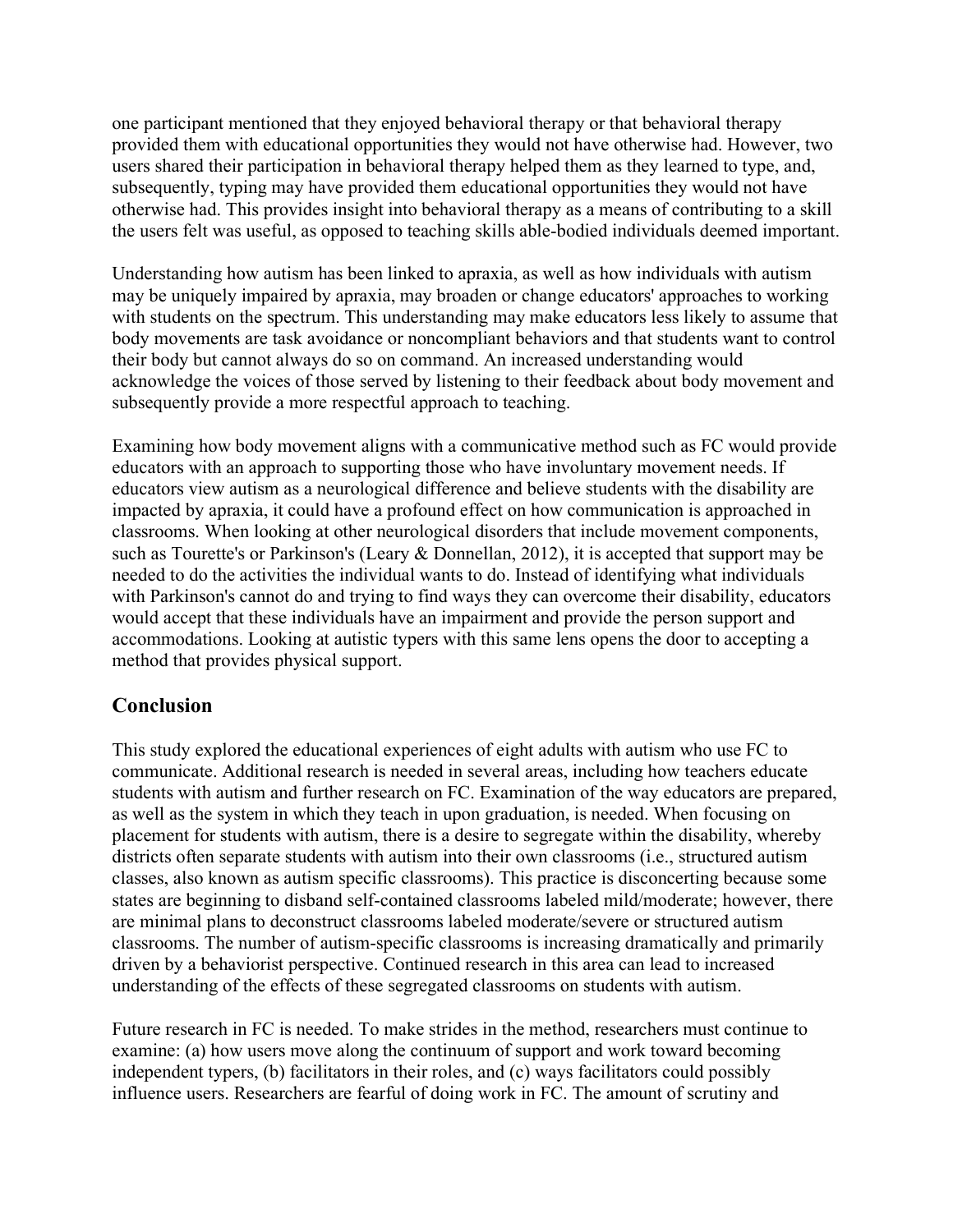negative feedback FC has received has made scholars hesitant to conduct research on this communicative method. This method is so feverishly discounted by some that they do not see the point of doing further research in the area. Academia needs to reexamine its behavior about how it treats both individuals who use this method and individuals desiring to conduct research with people who use the method. Not providing an ethical space for work to be done will not halt use of the method, but instead will sustain stagnancy of the method which continues to rise in use. The lack of research impacts providing users a standardized communicative method.

Facilitated communication has provided autistics with limited or unreliable verbal speech the ability to demonstrate competence and to make their voices heard. Results from the study suggest there is a need for teachers to better understand participants' body movements and sensory needs. Additionally, the participants shared the importance of developing relationships and a desire for peer friendships. Educators should accept autistics the way they are and help to cultivate and sustain natural peer relationships. Presuming competence of all students, regardless of perceived ability, provides a platform for educators to work from, in hopes that equitable educational opportunities will be provided to all students.

Without the use of FC, these eight individuals would not have been heard. Essentially, without this method, educators would not learn from the participants' educational experiences, helping to reexamine existing beliefs about autism, how those with autism are educated, and the communicative method itself. Although the use of FC continues to be controversial, it is being used by autistics and other disabled individuals and cannot be ignored. To be an individual with a disability, using a controversial communicative method that is not widely accepted in a system built and dominated by professionals, might make one wonder who the system was really created to serve. If it is truly built to serve those it proclaims to serve, it is time educational professionals and individuals with disabilities work together to create innovative and sustainable change.

# **Appendix A: Interview Guide**

Current age:

What age did you learn to type?

Ethnicity (optional):

## **Interviews 1 & 2: Focused Life History & Details of the Experience**

Explain your past educational experience. The experiences include social interactions and relationships with teachers and peers. The shared information can go back as far as far as you can remember.

- Did you spend time in special education? If so, what ages?
- Please describe what your special education services looked like (for example, in a selfcontained or SDC (special day class) or pull out services for some of the day, etc.).
- Tell me about your educational experiences up to this point in your life.
- Tell me about your social life/experience during your educational experiences.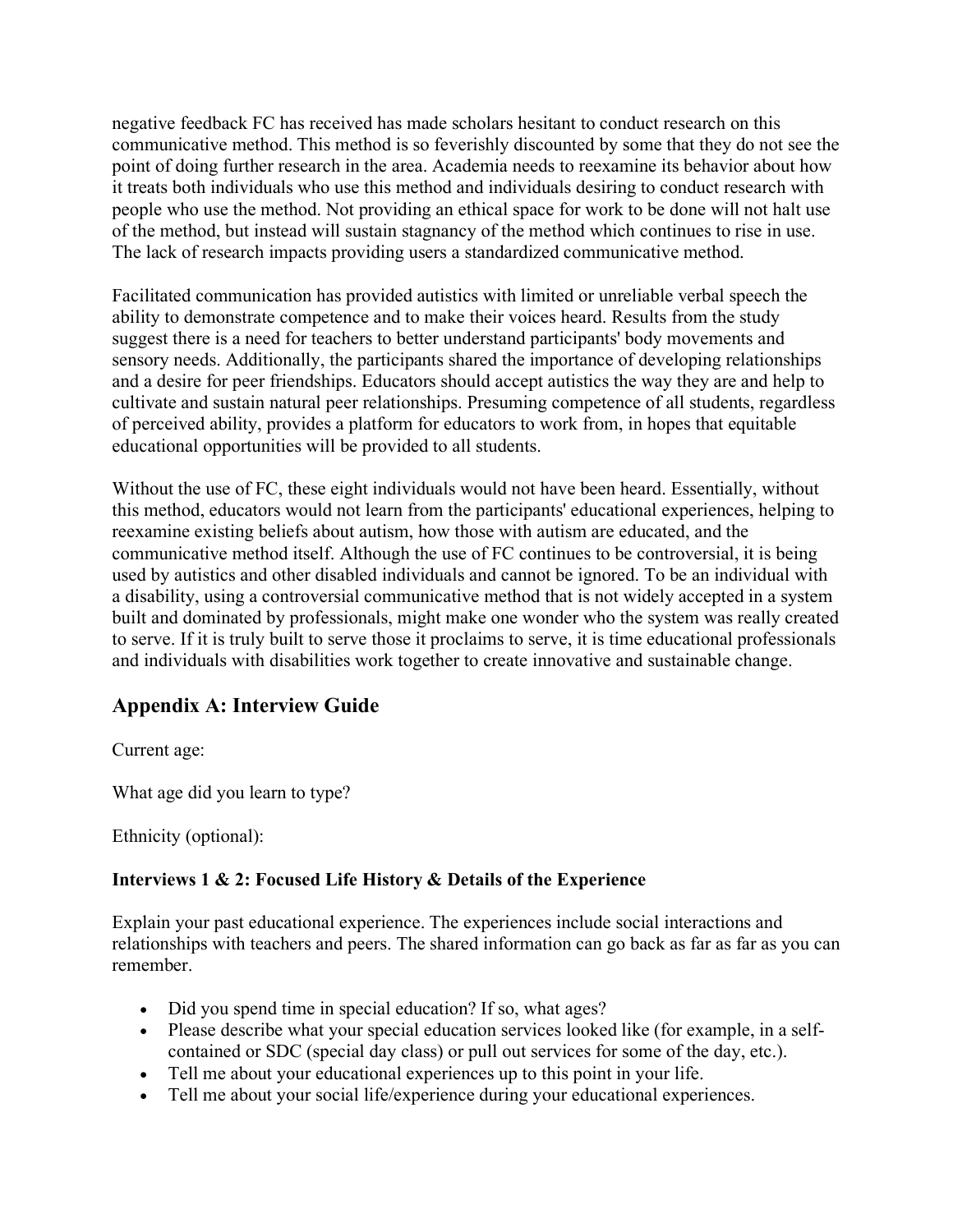- Tell me about your interactions with teachers and specifically special education teachers when you were in school.
- Tell me about how you learned about and were trained in FC.
- Describe how your educational experiences changed (if at all) once you began using facilitated communication.
- How would you explain your transition when first using FC, from needing physical support to becoming an independent typer?

# **Interview 3: Reflection on the Meaning**

Reflect on the meaning of your experience. The objective of this interview is to see how the factors in your life interacted to bring them to their present situation.

- How has your use of FC grown over time? (how did you first start to type and how did you make progress)
- During your time in school, did you have any behavioral or sensory needs that you would like to discuss?
- What would you like educators to know when working with students with autism who have limited reliable verbal speech?
- Is there anything else you would like to share?
- Do you have any questions for me?

# **References**

- Agran, M. (2014). Facilitated communication: A house divided. *Research and Practice for Persons with Severe Disabilities, 39*, 175-177. <https://doi.org/10.1177/1540796914558830>
- Alberto, P. A., & Troutman, A. C. (2006). *Applied behavior analysis for teachers* (7th ed.). Upper Saddle River, NJ: Pearson.
- Allan, J., & Slee, R. (2008). Doing inclusive education research. In S. L. Gabel & S. Danforth (Eds.), *Disability & the politics of education: An international reader* (pp. 141- 159). New York, NY: Peter Lang.
- American Psychiatric Association (APA). (1980). *Diagnostic and statistical manual of mental disorders* (3rd ed.). Washington, DC: Author.
- American Psychiatric Association (APA). (1994). *Diagnostic and statistical manual of mental disorders* (4th ed.). Washington, DC: Author.
- American Psychiatric Association (APA). (2013). *Diagnostic and statistical manual of mental disorders* (5th ed.). Washington, DC: Author. <https://doi.org/10.1176/appi.books.9780890425596>
- American Speech-Hearing-Language Association. (1997-2020). [https://www.asha.org/Practice-Portal/Professional-Issues/Augmentative-and-Alternative-](https://www.asha.org/Practice-Portal/Professional-Issues/Augmentative-and-Alternative-Communication/)[Communication/](https://www.asha.org/Practice-Portal/Professional-Issues/Augmentative-and-Alternative-Communication/)
- Ashby, C. E. (2011). Whose "voice" is it anyway?: Giving voice and qualitative research involving individuals that type to communicate. *Disability Studies Quarterly, 31*(4). <https://doi.org/10.18061/dsq.v31i4.1723>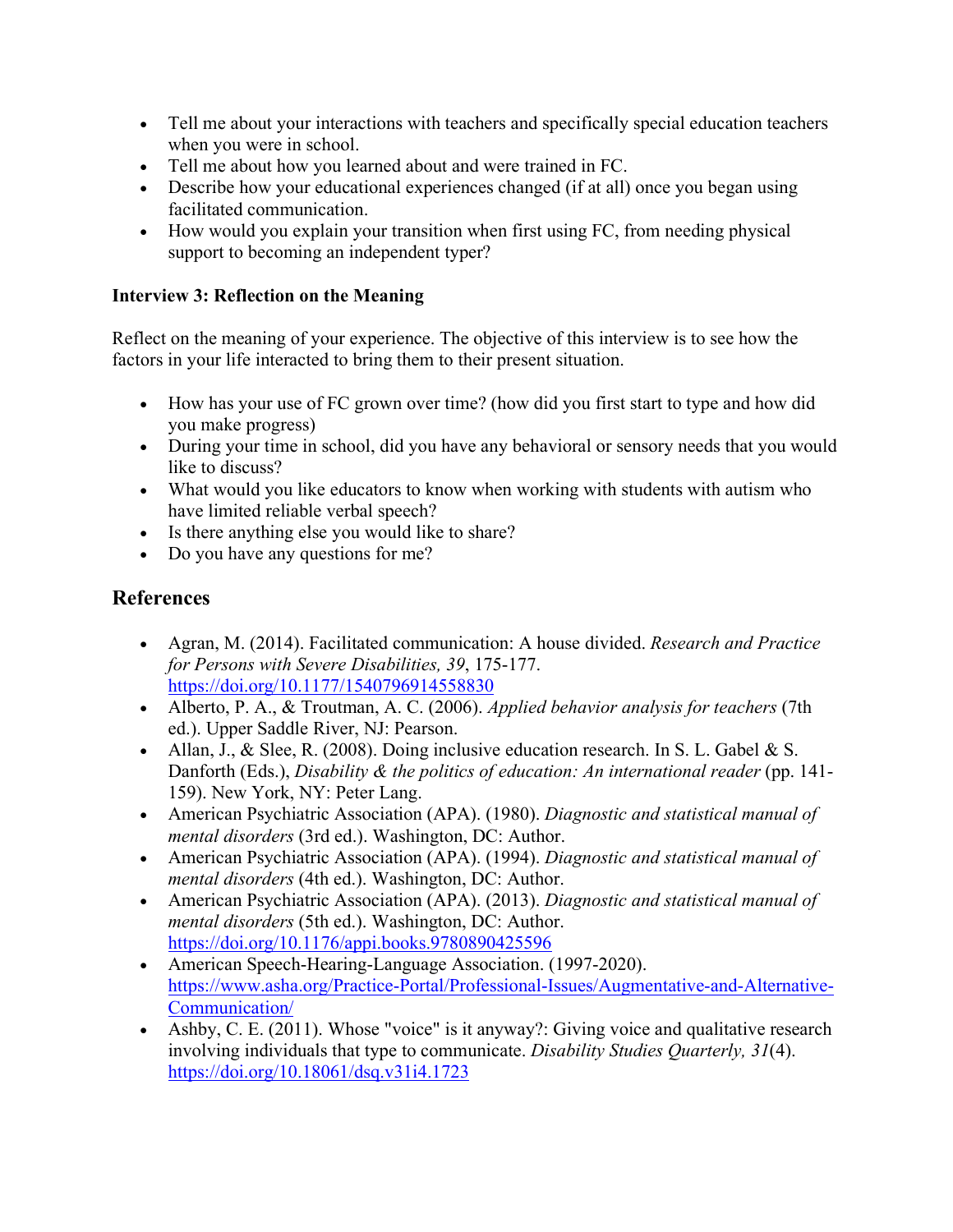- Ashby, C. E., & Causton-Theoharis, J. (2012). "Moving quietly through the door of opportunity": Perspectives of college students who type to communicate. *Equity & Excellence in Education, 45*, 261-282.<https://doi.org/10.1080/10665684.2012.666939>
- Baglieri, S., Valle, J. W., Connor, D. J., & Gallagher, D. J. (2011). Disability studies in education: The need for a plurality of perspectives on disability. *Remedial and Special Education, 32*, 267-278.<https://doi.org/10.1177/0741932510362200>
- Bailey, C. A. (2007). *A guide to qualitative field research* (2nd ed.). Thousand Oaks, CA: SAGE.<https://doi.org/10.4135/9781412983204>
- Berkeley, S. L., Zittel, L. L., Pitney, L. V., & Nichols, S. E. (2001). Locomotor and object control skills of children diagnosed with autism. *Adapted Physical Activity Quarterly, 18*, 405-416.<https://doi.org/10.1123/apaq.18.4.405>
- Beukelman, D. & Mirenda, P. (2013). *Augmentative and Alternative Communication: Supporting Children & Adults with Complex Communication Needs 4th Edition*. Baltimore: Paul H. Brookes Publishing.
- Biklen, D. (1990). Communication unbound: Autism and praxis. *Harvard Educational Review, 60*, 291-314.<https://doi.org/10.17763/haer.60.3.013h5022862vu732>
- Biklen, D. (1993). *Communication unbound*. New York, NY: Teachers College Press.
- Biklen, D., & Burke, J. (2006). Presuming competence. *Equity & Excellence in Education, 39*, 166-175.<https://doi.org/10.1080/10665680500540376>
- Biklen, D., & Cardinal, D. N. (1997). *Contested words contested science: Unraveling the facilitated communication controversy*. New York, NY: Teachers College Press.
- Binger, C., Ball, L., Dietz, A., Kent-Walsh, J., Lasker, J., Lund, S., McKelvey, M., & Quach, W. (2012) Personnel Roles in the AAC Assessment Process, Augmentative and Alternative Communication, 28:4, 278-288, <https://doi.org/10.3109/07434618.2012.716079>
- Bondy, A. (1988, May). *Autism and initial communication training. How long have we been wrong?* Paper presented at the annual meeting of the Association for Behavior Analysis, Philadelphia, PA.
- Boynton, J. (2012). Facilitated communication—what harm it can do: Confessions of a former facilitator. *Evidence-Based Communication Assessment and Intervention, 6*, 3-13. <https://doi.org/10.1080/17489539.2012.674680>
- Brady, N. C., Bruce, S., Goldman, A., Erickson, K., Mineo, B., Ogletree, B. T., Paul, D., Romski, M., Sevcik, R., Siegel, E., Schoonover, J., Snell, M., Sylvester, L., & Wilkinson, K. (2016). Communication services and supports for individuals with severe disabilities: Guidance for assessment and intervention. *American Journal on Intellectual and Developmental Disabilities, 121*(2), 121–138. [https://doi.org/10.1352/1944-7558-](https://doi.org/10.1352/1944-7558-121.2.121) [121.2.121](https://doi.org/10.1352/1944-7558-121.2.121)
- Cabay, M. (1994). Brief report: A controlled evaluation of facilitated communication using open-ended and fill-in questions. *Journal of Autism and Developmental Disorders, 24*, 517-527.<https://doi.org/10.1007/BF02172132>
- Cardinal, Donald & Falvey, Mary. (2015). The maturing of facilitated communication: A means toward independent communication. *Research and Practice for Persons with Severe Disabilities, 39*, 189-194.<https://doi.org/10.1177/1540796914555581>
- Causton-Theoharis, J., Theoharis, G., Cosier, M., & Orsati, F. (2011). Does selfcontained special education deliver on its promises? A critical inquiry into research and practice. *Journal of Special Education Leadership, 24*, 61-78. Retrieved from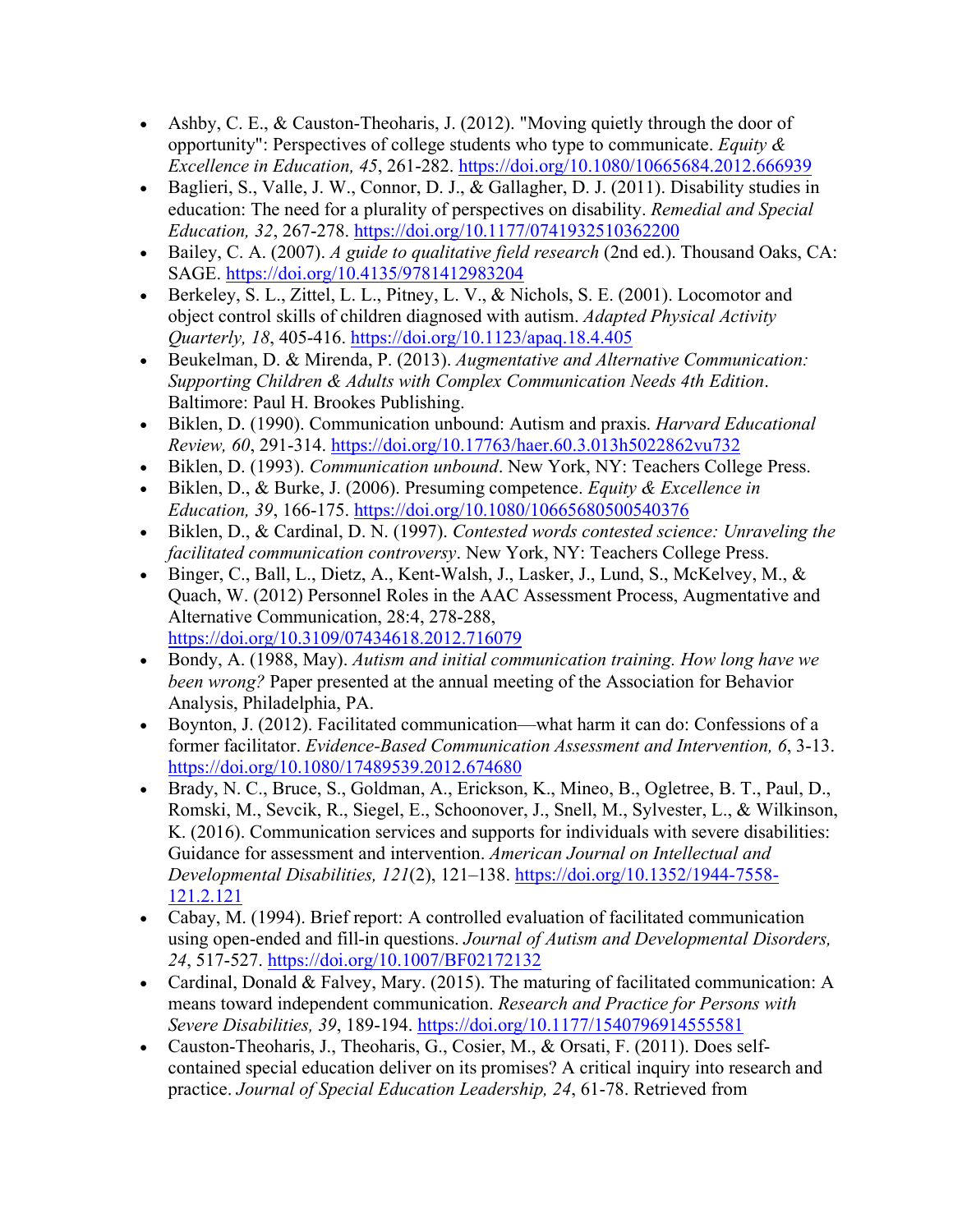[https://www.gvsu.edu/cms4/asset/64CB422A-ED08-43F0-](https://www.gvsu.edu/cms4/asset/64CB422A-ED08-43F0-F795CA9DE364B6BE/does_self-contained_special_education_deliver_etc(2).pdf) [F795CA9DE364B6BE/does\\_self-contained\\_special\\_education\\_deliver\\_etc\(2\).pdf](https://www.gvsu.edu/cms4/asset/64CB422A-ED08-43F0-F795CA9DE364B6BE/does_self-contained_special_education_deliver_etc(2).pdf)

- Causton, J., & Tracy-Bronson, C. (2015). *The educator's handbook for inclusive school practices*. Baltimore, MD: Brookes.
- Chesley, G. M., & Calaluce, P. D., Jr. (1997). The deception of inclusion. *Mental Retardation, 35*, 488-490. [https://doi.org/10.1352/0047-](https://doi.org/10.1352/0047-6765(1997)035%3C0488:TDOI%3E2.0.CO%3B2) [6765\(1997\)035<0488:TDOI>2.0.CO;2](https://doi.org/10.1352/0047-6765(1997)035%3C0488:TDOI%3E2.0.CO%3B2)
- Costigan, F. A., & Light, J. (2010). A review of preservice training in augmentative and alternative communication for speech-language pathologists, special education teachers, and occupational therapists. *Assistive Technology, 22*, 200-212. <https://doi.org/10.1080/10400435.2010.492774>
- Crossley, R. (1994). Facilitated communication training. New York, NY: Teachers College Press.
- Danforth, S. (2014). *Becoming a great inclusive educator*. New York, NY: Peter Lang. <https://doi.org/10.3726/978-1-4539-1277-5>
- Davis, L. J. (1997). Constructing normalcy: The bell curve, the novel, and the invention of the disabled body in the nineteenth century. In L. J. Davis (Ed.), *The disability studies reader* (pp. 9-28). New York, NY: Routledge.
- Deal, M. (2003). Disabled people's attitudes toward other impairment groups: A hierarchy of impairments. *Disability & Society, 18*, 897-910. <https://doi.org/10.1080/0968759032000127317>
- Donnellan, A. (1984). The criterion of the least dangerous assumption. *Behavioral Disorders, 9*, 141-150.<https://doi.org/10.1177/019874298400900201>
- Donnellan, A., Hill, D., & Leary, M. (2010). Rethinking autism: Implications of sensory and movement differences. *Disability Studies Quarterly, 30*, 1-11. <https://doi.org/10.18061/dsq.v30i1.1060>
- Donnellan, A., Leary, M., & Robledo, J. (2006). I can't get started: Stress and the role of movement difference for individuals with the autism label. In M. G. Baron, J. Groden, & L. Lipsitt (Eds.), Stress and coping in autism (pp. 205-245). Oxford, England: Oxford University Press.<https://doi.org/10.1093/med:psych/9780195182262.003.0009>
- Downing, J. E., & Chen, D. (2015). Beginning steps in communication intervention. In Downing, J. E., Hanreddy, A., & Peckham-Hardin, K. D. (2015) *Teaching Communication Skills to Students with Severe Disabilities* (3rd edition). (107-136). Baltimore, MD: Paul H. Brookes Publishing Co.
- Downing, J. E., & Favley, M. (2015). The importance of teaching communication skills. In Downing, J. E., Hanreddy, A., & Peckham-Hardin, K. D. (2015) *Teaching Communication Skills to Students with Severe Disabilities* (3<sup>rd</sup> edition). (1-24). Baltimore, MD: Paul H. Brookes Publishing Co.
- Downing, J. E., Hanreddy, A., & Peckham-Hardin, K. D. (2015) *Teaching Communication Skills to Students with Severe Disabilities* (3rd edition). Baltimore, MD: Paul H. Brookes Publishing Co.
- Fuchs, D., & Fuchs, L. S. (1995). Sometimes separate is better: A case for keeping special education placements. *Educational Leadership, 52*, 22-26. Retrieved from [http://www.ascd.org/publications/educational-leadership/dec94/vol52/num04/Sometimes-](http://www.ascd.org/publications/educational-leadership/dec94/vol52/num04/Sometimes-Separate-Is-Better.aspx)[Separate-Is-Better.aspx](http://www.ascd.org/publications/educational-leadership/dec94/vol52/num04/Sometimes-Separate-Is-Better.aspx)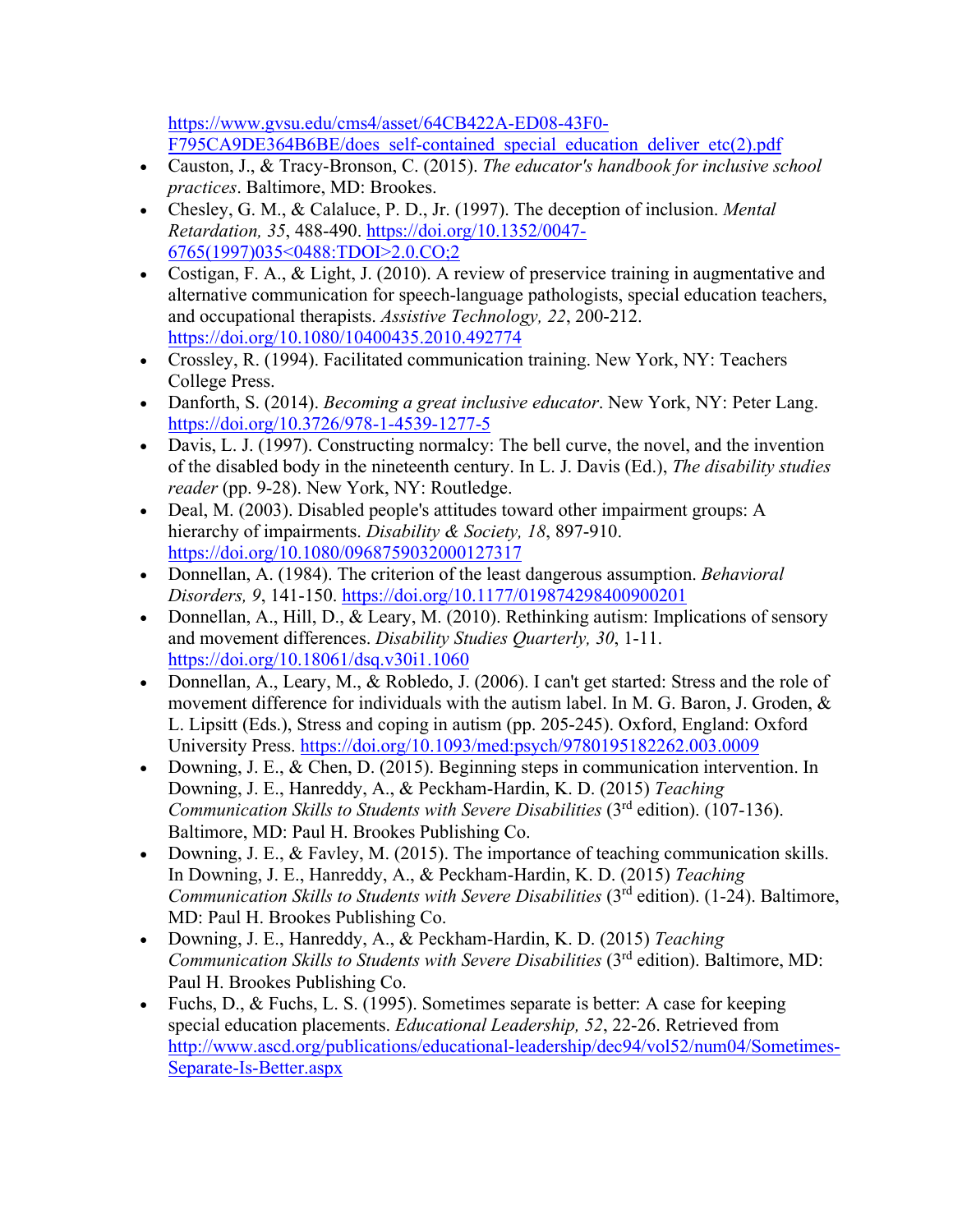- Geschwind, N. (1975). The apraxias: Neural mechanisms of disorders of learned movement. *American Scientist, 63*, 188-195. Retrieved from <https://www.americanscientist.org/>
- Gibbs, G. (2007). *Analyzing qualitative data*. Thousand Oaks, CA: SAGE. <https://doi.org/10.4135/9781849208574>
- Goldman, S., Wang, C., Salgado, M., Greene, P., & Rapin, I. (2009). Motor stereotypes in children with autism and other developmental disorders. *Developmental Medicine & Child Neurology, 51*, 30-38.<https://doi.org/10.1111/j.1469-8749.2008.03178.x>
- Grandin, T. (2011). *The way I see it: A personal look at autism & Asperger's* (2nd ed.). Arlington, TX: Future Horizons.
- Hartley, C., & Allen, M. (2015). Symbolic understanding of pictures in low-functioning children with autism: The effects of iconicity and naming. *Journal of Autism & Developmental Disorders, 45*, 15-30.<https://doi.org/10.1007/s10803-013-2007-4>
- Hill, D., & Leary, M. (1993). *Movement disturbance: A clue to hidden competencies in persons diagnosed with autism and other developmental disabilities*. Madison, WI: DRI Press.
- Individuals with Disabilities Education Act, 20 U.S.C. § 1400 (2004). <https://sites.ed.gov/idea/statute-chapter-33/subchapter-i/1400/c/5>
- Institute on Communication and Inclusion. 2000. "Facilitated Communication Training Standards." Institute on Communication and Inclusion. http://soe.syr.edu/centers\_institutes/institute\_communication\_inclusion/about\_the\_ici/tr [ning\\_standards.aspx](http://soe.syr.edu/centers_institutes/institute_communication_inclusion/about_the_ici/tr%20ning_standards.aspx)
- Jones, J. L., & Hensley, L. R.  $(2012)$ . Taking a closer look at the impact of classroom placement: Students share their perspective from inside special education classrooms. *Educational Research Quarterly, 35*, 33-49. Retrieved from<http://erquarterly.org/>
- Kasa-Hendrickson, C., Broderick, A. A., & Hanson, D. (2009). Sorting out speech: Understanding multiple methods of communication for persons with autism and other developmental disabilities. *Journal of Developmental Processes, 4*, 116-133. Retrieved from [http://www.aera.net/Education-Research/Beyond-AERA/Journal-of-](http://www.aera.net/Education-Research/Beyond-AERA/Journal-of-Developmental-Processes)[Developmental-Processes](http://www.aera.net/Education-Research/Beyond-AERA/Journal-of-Developmental-Processes)
- Kauffman, J. M., Bantz, J., & McCullough, J. (2002). Separate and better: A special education public school class for students with emotional and behavioral disorders. *Exceptionality, 10*, 149-170. [https://doi.org/10.1207/S15327035EX1003\\_1](https://doi.org/10.1207/S15327035EX1003_1)
- Kluth, P. (2004). Autism, autobiography, and adaptations. *Teaching Exceptional Children, 36*, 42-47.<https://doi.org/10.1177/004005990403600406>
- Kluth, P. (2010). *"You're going to love this kid!": Teaching students with autism in the inclusive classroom* (Rev. ed.). Baltimore, MD: Brookes.
- Leary, M. R., & Donnellan, A. M. (2012). *Autism: Sensory-movement differences and diversity*. Cambridge, WI: Cambridge Book Review Press.
- Leary, M. R., & Hill, D. (1996). Moving on: Autism and movement disturbance. *Mental Retardation, 34*, 39-53. Retrieved from<https://www.aaiddjournals.org/>
- Light, J. & Drager, K. (2007). AAC technologies for young children with complex communication needs: State of the science and future research directions. Augmentative and Alternative Communication, 23:3, 204-2016, <https://doi.org/10.1080/07434610701553635>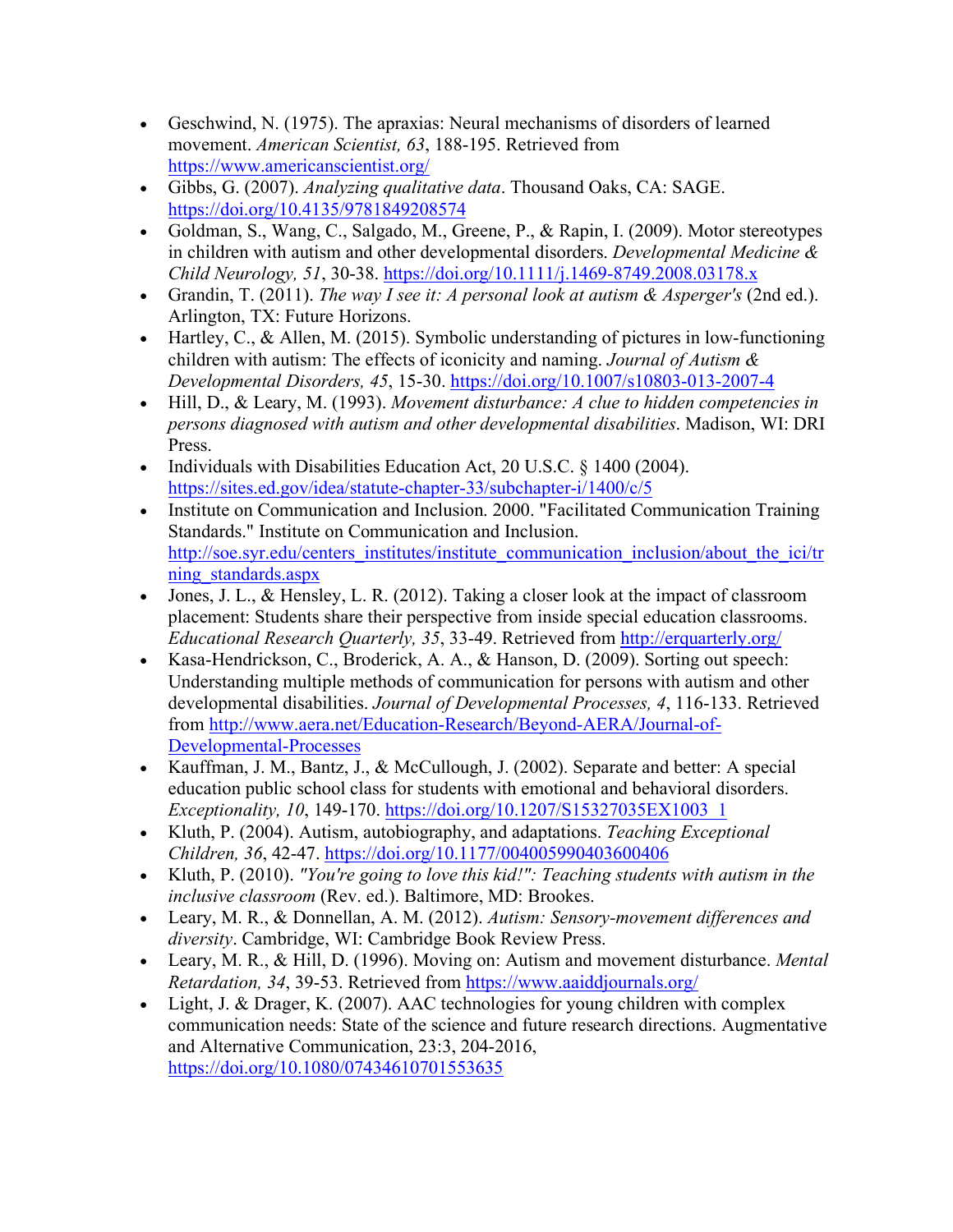- Light, J., & McNaughton, D. (2012). The changing face of augmentative and alternative communication: Past, present, and future challenges. *Augmentative and Alternative Communication, 28*(4), 197-204.<https://doi.org/10.3109/07434618.2012.737024>
- Light, J. & McNaughton, D. (2014) Communicative competence for individuals who require augmentative and alternative communication: A new definition for a new era of communication? *Augmentative and Alternative Communication, 30*(1), 1-18. <https://doi.org/10.3109/07434618.2014.885080>
- Lilienfeld, S. O., Marshall, J., Todd, J. T., Shane, H. C. (2014) The persistence of fad interventions in the face of negative scientific evidence: Facilitated communication for autism as a case example. *Evidence Based Communication Assessment and Intervention 8*(2): 62–101.<https://doi.org/10.1080/17489539.2014.976332>
- Linton, S. (1998). *Claiming disability: Knowledge and identity*. New York: New York University Press.
- Locke, J., Ishijima, E. H., Kasari, C., & London, N. (2010). Loneliness, friendship quality and the social networks of adolescents with high-functioning autism in an inclusive school setting. *Journal of Research in Special Education Needs, 10*, 74-84. <https://doi.org/10.1111/j.1471-3802.2010.01148.x>
- McGonigle-Chalmers, M., Alderson-Day, B., Fleming, J., & Monsen, K. (2013). Profound expressive language impairment in low functioning children with autism: An investigation of syntactic awareness using a computerised learning task. *Journal of Autism & Developmental Disorders, 43*, 2062-2081. [https://doi.org/10.1007/s10803-012-](https://doi.org/10.1007/s10803-012-1753-z) [1753-z](https://doi.org/10.1007/s10803-012-1753-z)
- McIntosh, K., & MacKay, L. D. (2008). Enhancing generalization of social skills: Making social skills curricula effective after the lesson. *Beyond Behavior, 18*, 18-25. Retrieved from<http://www.ccbd.net/publications/beyondbehavior>
- Mostert, M. P. (2014). An activist approach to debunking FC. Research and Practice for Persons with Severe Disabilities, 39(3), 203-210. <https://doi.org/10.1177/1540796914556779>
- Nazarali, N., Glazebrook, C. M., & Elliott, D. (2009). Movement planning and reprogramming in individuals with autism. *Journal of Autism & Developmental Disorders, 39*, 1401-1411.<https://doi.org/10.1007/s10803-009-0756-x>
- Nind, M. (2008). Conducting qualitative research with people with learning, communication and other disabilities: Methodological challenges (Report No. NCRM/012). Retrieved from the National Centre for Research Methods website: <http://eprints.ncrm.ac.uk/491/1/MethodsReviewPaperNCRM-012.pdf>
- Rinehart, N.J., Bellgrove M.A., Tonge B.J., Brereton A.V., Howells-Rankin D., & Bradshaw J.L. (2006). An examination of movement kinematics in young people with high-functioning autism and Asperger's disorder: Further evidence for a motor planning deficit. *Journal of Autism Developmental Disorders, 36*(6), 757-67. <https://doi.org/10.1007/s10803-006-0118-x>
- Rinehart, N. J., Bradshaw, J. L., Brereton, A. V., & Tonge, B. J. (2001). Movement preparation in high-functioning autism and Asperger disorder: A serial choice reaction time task involving motor reprogramming. *Journal of Autism and Developmental Disorders, 31*(1), 79-88.<https://doi.org/10.1023/A:1005617831035>
- Schlosser, R.W., Balandin, S., Hemsley, B., Iacono, T., Probst P., & Von Tetzchner, S. (2014). Facilitated communication and authorship: A systematic review. *Augmentative*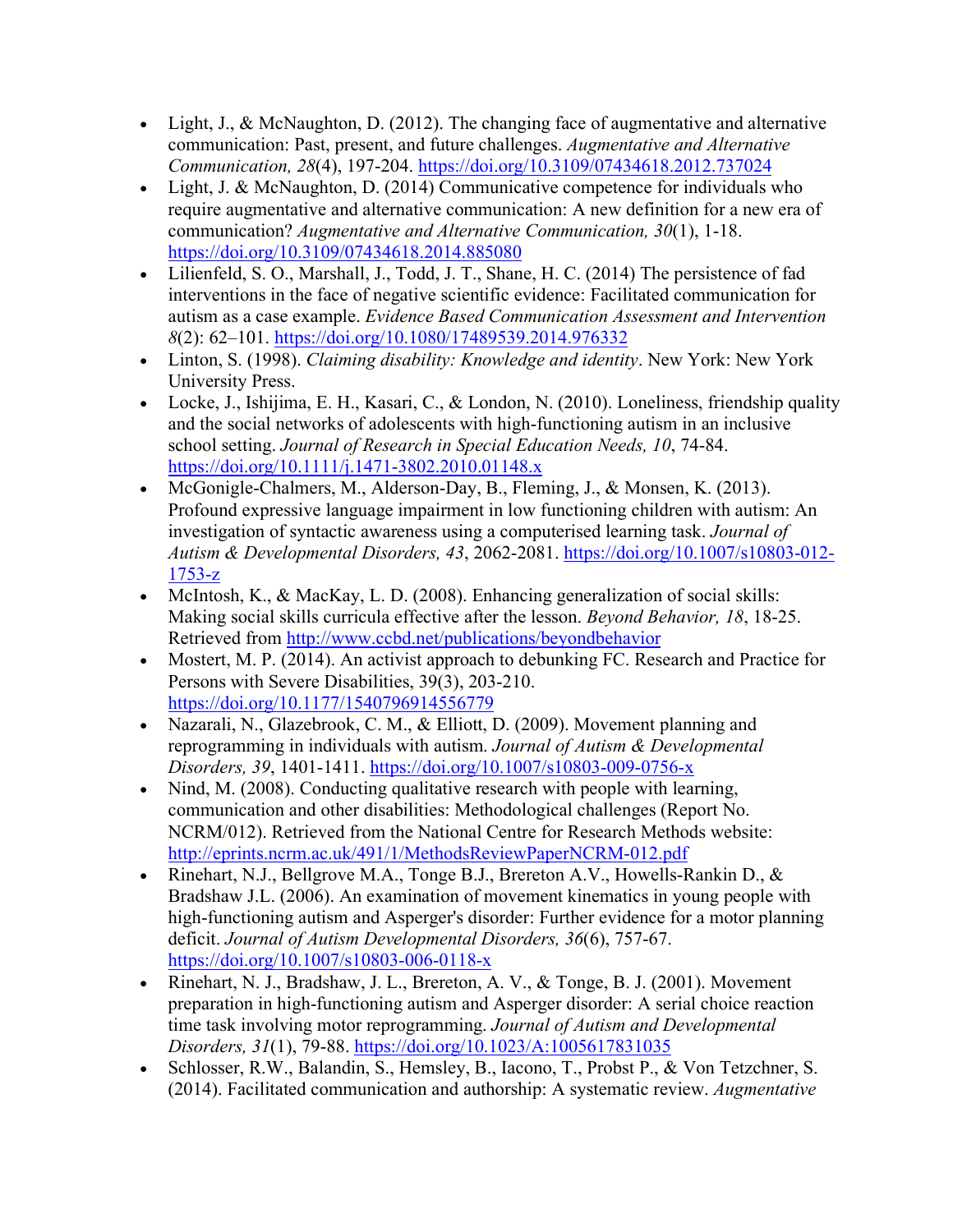*and Alternative Communication, 30*(4), 359-368, <https://doi.org/10.3109/07434618.2014.971490>

- Seidman, I. (2006). *Interviewing as qualitative research* (3rd ed.). New York, NY: Teachers College Press.
- Seidman, I. (2013). *Interviewing as qualitative research* (4th ed.). New York, NY: Teachers College Press.
- Soto, G., & Zangari, C. (2009). Practically Speaking: Language, Literacy, & Academic Development for Students with AAC Needs. Brookes Publishing. Baltimore, Maryland.
- Stock, B. (2011). Mixed messages: Validity and ethics of facilitated communication. *Disability Studies Quarterly, 31*.<https://doi.org/10.18061/dsq.v31i4.1725>
- Strauss, A., & Corbin, J. (1990). *Basics of qualitative research: Grounded theory procedures and techniques*. Newbury Park, CA: Sage.
- Todd, J. T. (2012). The moral obligation to be empirical: Comments on Boynton's "Facilitated communication—What harm it can do: Confessions of a former facilitator." *Evidence-Based Communication Assessment and Intervention, 6*, 36-57. <https://doi.org/10.1080/17489539.2012.704738>
- Van Manen, M. (1990). *Researching lived experience: Human science for an action sensitive pedagogy*. Albany, NY: The Althouse Press.
- Von Tetzchner, S. (2012). Understanding facilitated communication: Lessons from a former facilitator—Comments on Boynton. *Evidence-Based Communication Assessment and Intervention, 6*, 28-35.<https://doi.org/10.1080/17489539.2012.699729>
- Whittier Area Parents' Association for the Developmentally Handicapped. (n.d.). Retrieved from<http://www.wapadh.org/>

# [Return to Top of Page](https://dsq-sds.org/article/view/6981/5811#top)

Copyright (c) 2020 Aja McKee, Audri Sandoval Gomez



This work is licensed under a [Creative Commons Attribution-NonCommercial-NoDerivatives](http://creativecommons.org/licenses/by-nc-nd/4.0/)  [4.0 International License.](http://creativecommons.org/licenses/by-nc-nd/4.0/)

Volume 1 through Volume 20, no. 3 of *Disability Studies Quarterly* is archived on the [Knowledge Bank site;](https://kb.osu.edu/handle/1811/79930) Volume 20, no. 4 through the present can be found on this site under [Archives.](https://dsq-sds.org/issue/archive)

Beginning with Volume 36, Issue No. 4 (2016), *Disability Studies Quarterly* is published under a [Creative Commons Attribution-NonCommercial-NoDerivatives license](https://creativecommons.org/licenses/by-nc-nd/4.0/) unless otherwise indicated.

*Disability Studies Quarterly* is published by [The Ohio State University Libraries](https://library.osu.edu/publishing/services) in partnership with the [Society for Disability Studies.](https://www.disstudies.org/)